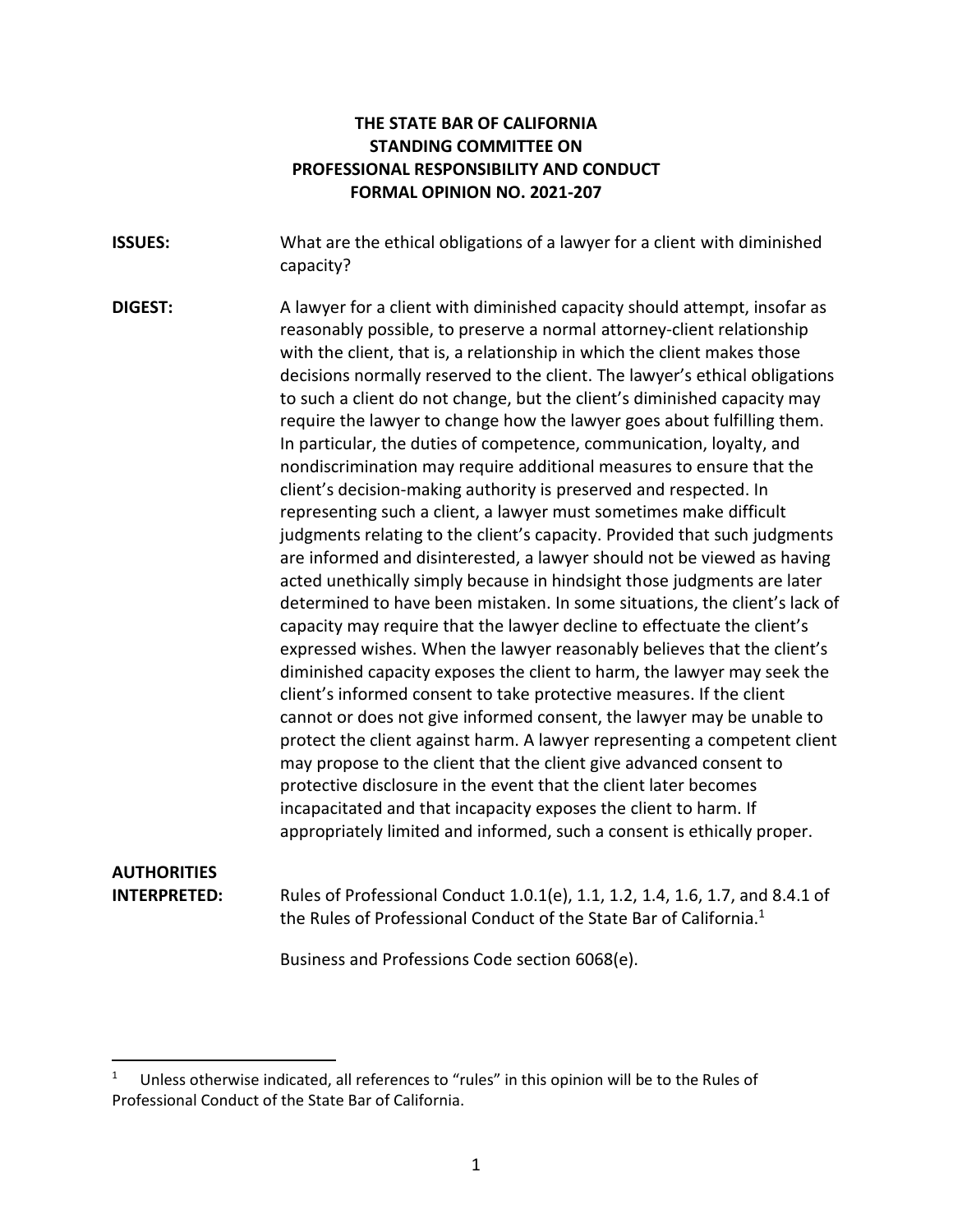#### **INTRODUCTION AND SCOPE**

Few problems in the law of professional responsibility are more difficult than the issue of a lawyer's obligations to a client with diminished decision-making capacity. Many American jurisdictions have sought to clarify those obligations by enacting a version of American Bar Association Model Rule 1.14. As part of California's recent effort to revise its Rules of Professional Conduct, the Second Commission for the Revision of the Rules of Professional Conduct prepared and submitted to the California Supreme Court a proposed California version of rule 1.14, proposed rule 1.14, that was intended to reconcile the approach of the ABA Model Rule with unique features of California law, including California's statute and rule governing attorney-client confidentiality. The Supreme Court did not adopt proposed rule  $1.14$ .<sup>[2](#page-1-0)</sup> Therefore, there is a need for guidance with respect to the ethical obligations of attorneys for clients with diminished capacity under the Rules of Professional Conduct and the State Bar Act.<sup>[3](#page-1-1)</sup>

This opinion focuses on the ethical obligations of lawyers for adults with diminished capacity in civil litigation, transactional, and estate planning matters, including lawyers who are privately retained, court-appointed, or employed by public or non-profit organizations. It does not extend to the representation of a minor, to criminal matters, or to situations where the putative client already has a guardian ad litem or other person empowered to act for them though the principles discussed here may also apply in those cases.

Within those practice settings, the opinion focuses on four issues central to the ethical representation of clients with diminished capacity: (a) the lawyer's duty to maintain, insofar as reasonably possible, a normal attorney-client relationship with the client, as reflected in the rules relating to competence, communication, confidentiality, loyalty and nondiscrimination; (b) the lawyer's obligations in making judgments or decisions relating to the client's capacity;<sup>[4](#page-1-2)</sup> (c) the existence and scope of the lawyer's authority to take protective action on behalf of a client with diminished capacity; and (d) the ethical propriety of advanced consent by a competent client to the lawyer's disclosure of confidential information in the event that the

<span id="page-1-2"></span>4 In this opinion we use the terms judgment and decision interchangeably. No difference in meaning is intended. We do not suggest or conclude that lawyers must themselves acquire the medical or psychological expertise required to diagnose a client's mental condition. However, based on their own observations, experience, or other sources, including consultation with experts in appropriate situations, lawyers may in certain circumstances form a reasonable belief, or make a legal judgment, that a client has diminished capacity. Such a reasonable belief or judgment about a client's diminished capacity may in turn affect the ethical considerations in representing such a client, as addressed in this opinion.

<span id="page-1-0"></span><sup>&</sup>lt;sup>2</sup> Proposed rule 1.14 and the Commission's Report and Recommendation can be found at: [https://www.calbar.ca.gov/portals/0/documents/rules/rrc2014/final\\_rules/rrc2-1.14-all.pdf.](https://www.calbar.ca.gov/portals/0/documents/rules/rrc2014/final_rules/rrc2-1.14-all.pdf)

<span id="page-1-1"></span> $3$  Because the Supreme Court denied the request to approve the rule in its entirety and without explanation, we do not believe that the fact that a rule or concept was contained in proposed rule 1.14 can be regarded as grounds for rejecting it if the rule or concept is otherwise consistent with California's existing ethics rules.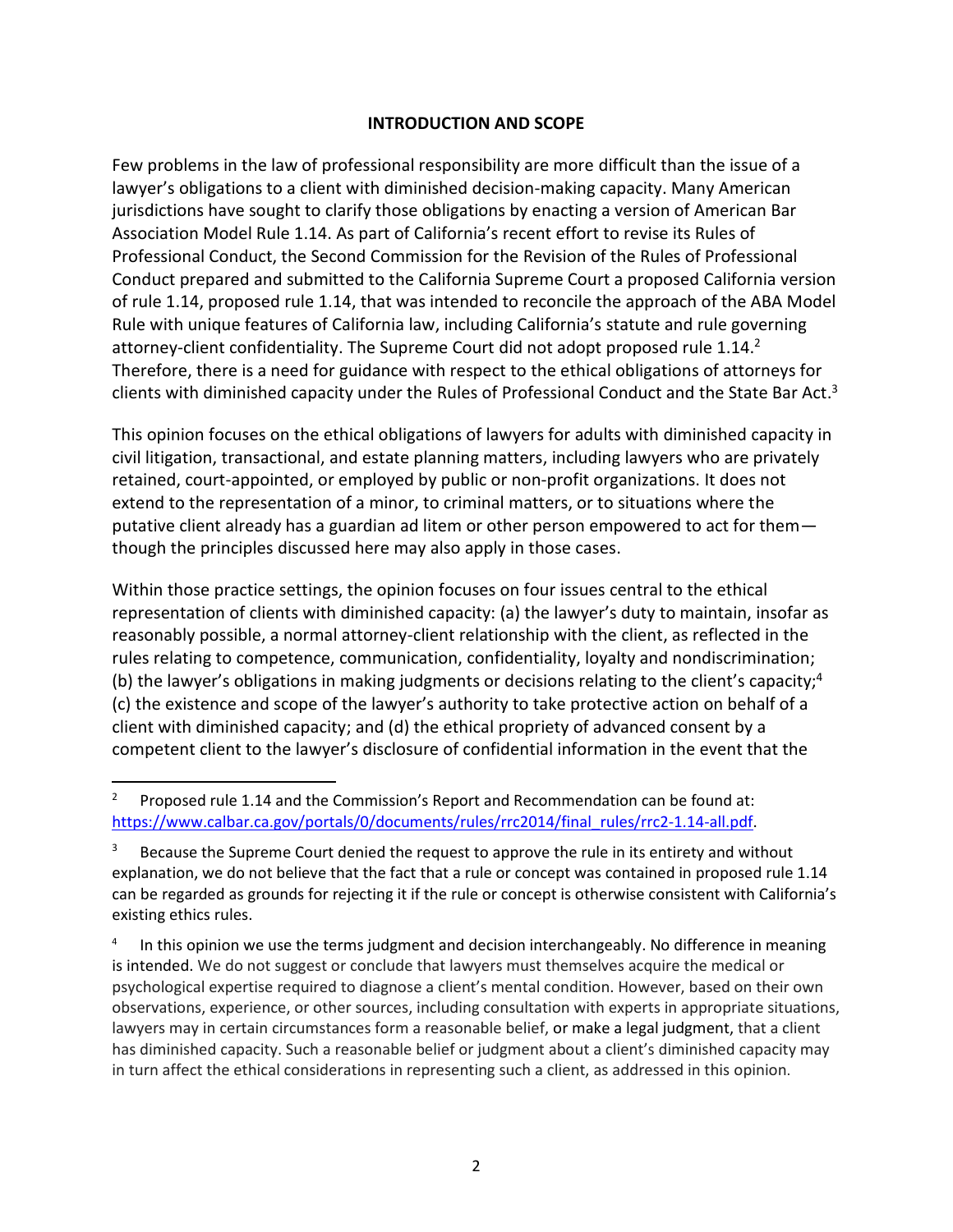client's future diminished capacity exposes the client to harm that could be prevented by such disclosure.

This opinion is based on existing California law. Though other federal and state laws may regulate an attorney's relationship with a client or prospective client with diminished capacity, we discuss those laws here only as they bear on a lawyer's ethical obligations.<sup>[5](#page-2-0)</sup> Finally, this opinion does not address issues of the standard of care applicable to professional decisions concerning the representation of such a client. We assume that in each of the fact situations that we discuss, the lawyer's actions, beliefs, and judgments as described have been reached in accord with the applicable standard of care.

# **STATEMENT OF FACTS**

# *Scenario 1*

Client was injured in an automobile accident, suffering a brain injury that has resulted in a change in personality, episodes of mania, and an increase in highly risky personal behavior. Client's relatives have recently said that they plan to institute conservatorship proceedings against Client. Client consults Lawyer about opposing the application for a conservatorship. With Client's consent, Lawyer involves both a diagnostician and a close friend of Client in the process of determining Client's capacity and wishes, scheduling consultations at times when Client is not manic. Based upon that process, Lawyer reasonably believes that the evidence supports establishing a conservatorship and that doing so would protect Client from substantial risks of harm. Lawyer has also concluded that Client could improve his own decision-making, and significantly reduce the likelihood of a conservatorship, if he were, with the lawyer's help, to establish his own supportive decision-making structure involving both the friend and the diagnostician. Lawyer has advised Client of these conclusions, but Client has rejected Lawyer's advice and wishes to oppose the establishment of the conservatorship. Lawyer believes that the decision is imprudent, but also reasonably believes that Client has the capacity to make the decision to oppose the conservatorship, and that the decision reflects Client's commitment to maintaining personal liberty, notwithstanding the risks involved. May Lawyer ethically represent the client in opposing the establishment of a conservatorship?

# *Scenario 2*

Lawyer has known and represented Client for many years and prepared Client's initial estate plan. In recent years, Lawyer has frequently seen Client socially and has noticed signs of diminished capacity. Client has now asked Lawyer to prepare a revised estate plan, largely disinheriting Client's children in favor of Client's younger companion, who has recently moved in with Client. Based upon information available to Lawyer and further reasonable inquiries, Lawyer reasonably believes that Client lacks testamentary capacity, that, but for Client's diminished capacity, Client would not make the new testamentary dispositions, and that Client

<span id="page-2-0"></span><sup>5</sup> See Discussion section B.4., *infra*.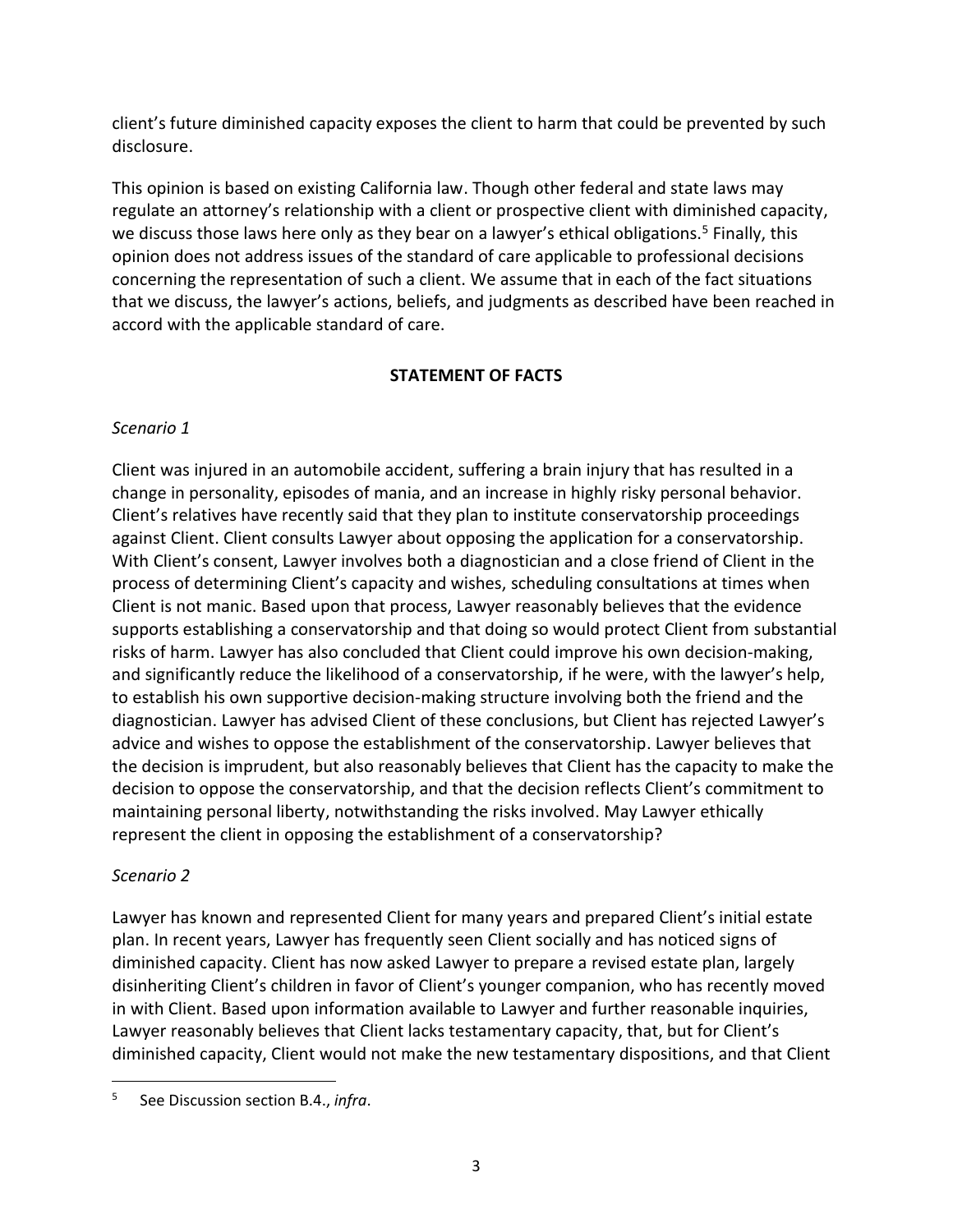is at substantial risk of being subjected to undue influence by Client's younger companion. May Lawyer ethically prepare the new estate plan?

#### *Scenario 3*

Lawyer represented Client in a recently settled personal injury matter, involving a large recovery, and has now been asked by Client to assist in making a loan to Client's nephew. Lawyer knows that Client suffered a head trauma in the accident but had no reason to doubt Client's capacity during the course of the personal injury case. When Client meets with Lawyer to discuss the loan, however, Lawyer notices a deterioration in Client's apparent capacity. Lawyer also has significant concerns about the proposed loan, whose terms are highly favorable to the nephew, and about the nephew himself, who has a criminal conviction for securities fraud and does not appear to have Client's welfare at heart. With Client's consent, Lawyer retains a physician as a consultant to assess Client's capacity. After examining Client, the consultant reports that Client's condition has deteriorated and that in the consultant's opinion Client is now incapacitated. Based upon that advice, Lawyer has reasonably concluded that Client lacks legal capacity to enter into the loan transaction. Lawyer seeks to contact Client to advise him against the transaction, but the phone is answered by the nephew, who tells Lawyer that Client has given the nephew a power of attorney and that he will pass the information on to Client. Based upon these circumstances, Lawyer reasonably believes that the nephew lacks authority to act for Client, and that Client's diminished capacity exposes Client to a substantial threat of financial harm at the nephew's hands and will likely prevent Client from recognizing or acting to protect against that harm. Lawyer knows that Client has other relatives who, if aware of the situation, would take steps to protect Client's interest. What, if any, measures may Lawyer ethically take to protect Client from harm?

#### *Scenario 4*

Lawyer is preparing an estate plan for a competent client with substantial experience and resources and a difficult and contentious family situation. In the course of their discussions, Client discloses that a family member suffered from dementia related to Alzheimer's disease, and as a consequence was financially exploited by other family members. Client wants to avoid or minimize the risk of something similar happening to Client in the future. Lawyer is aware that one way to protect against that risk would be for Client to give advance consent to the lawyer's disclosure of client confidential information at a future time where Lawyer reasonably believes that Client is incapacitated, that the incapacity exposes Client to serious financial or psychological harm, and that the disclosure of the information is reasonably necessary to prevent that harm. Assuming that it is consistent with the duty of care to do so, under what conditions, if any, may Lawyer ethically recommend that Client consider or execute such a consent?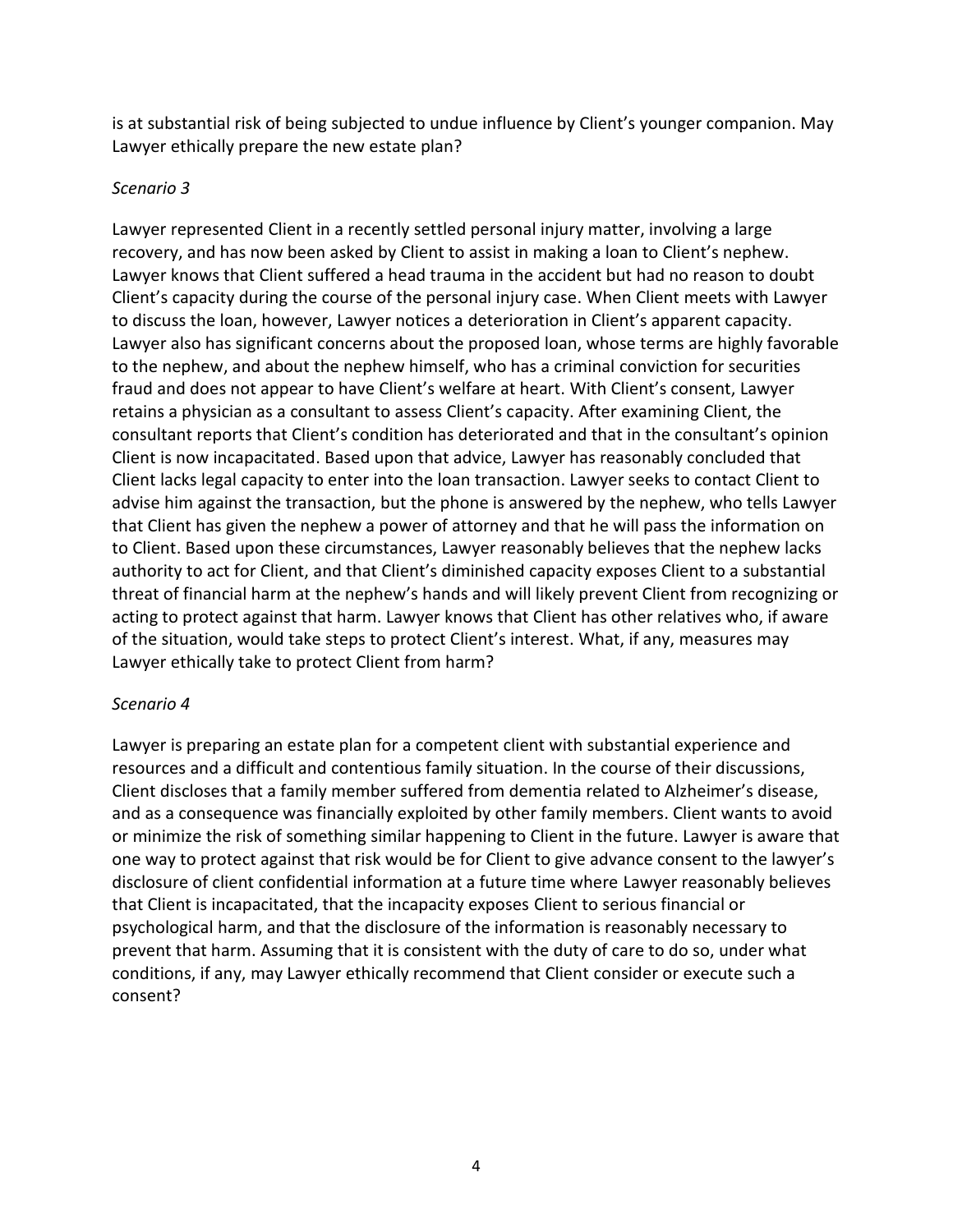#### **DISCUSSION AND ANALYSIS**

#### **A. Capacity and Diminished Capacity**

*Capacity.* Capacity is the ability to make and communicate a decision with legal consequences. It is not mentioned or defined within California's Rules of Professional Conduct or the State Bar Act. Rather, it is defined by external law. Because the content and application of that law will often be relevant, and sometimes essential, to ethical decision-making by a lawyer whose client's capacity is or could become diminished, we briefly discuss it here.

To make a decision other than those concerning testamentary matters and consent to health care, a person must have "the ability to communicate verbally, or by any other means, the decision, and to understand and appreciate, to the extent relevant, all of the following:

- (a) The rights, duties, and responsibilities created by, or affected by the decision.
- (b) The probable consequences for the decisionmaker and, where appropriate, the persons affected by the decision.
- (c) The significant risks, benefits, and reasonable alternatives involved in the decision."

(Cal. Prob. Code, § 812.)

A person's capacity is presumed; the presumption goes to the burden of proof, and thus must be overcome by affirmative evidence showing lack of capacity. Probate Code section 810(a). The presumption of capacity is not overcome by the diagnosis of a mental or physical disorder. Instead, there must be affirmative evidence of a deficit in one or more of the person's mental functions, $6$  which, by itself or in combination with others, "significantly impairs the person's ability to understand and appreciate the consequences of his or her actions with regard to the type of act or decision in question." Probate Code section 811(b).

These provisions do not enact a single standard for contractual capacity. *Andersen v. Hunt* (2011) 195 Cal.App.4th 722, 730 [126 Cal.Rptr.3d 736]. Rather, capacity "must be evaluated by a person's ability to appreciate the consequences *of the particular act he or she wishes to take*." *Id.* (Emphasis in original.) The required level of understanding depends on the complexity of the decision being made. *Id.; In re Marriage of Greenway* (2013) 217 Cal.App.4th 628, 641 [158 Cal.Rptr.3d 364]. Moreover, in determining whether a person suffers from a deficit that is substantial enough to warrant a finding of lack of capacity to do a particular act, the court may

<span id="page-4-0"></span>The statute identifies a nonexclusive list of mental functions and factors, broadly grouped under four headings: alertness and attention; information processing; thought processes; ability to modulate mood and affect. (Cal. Prob. Code, § 811(a)(1)–(4).)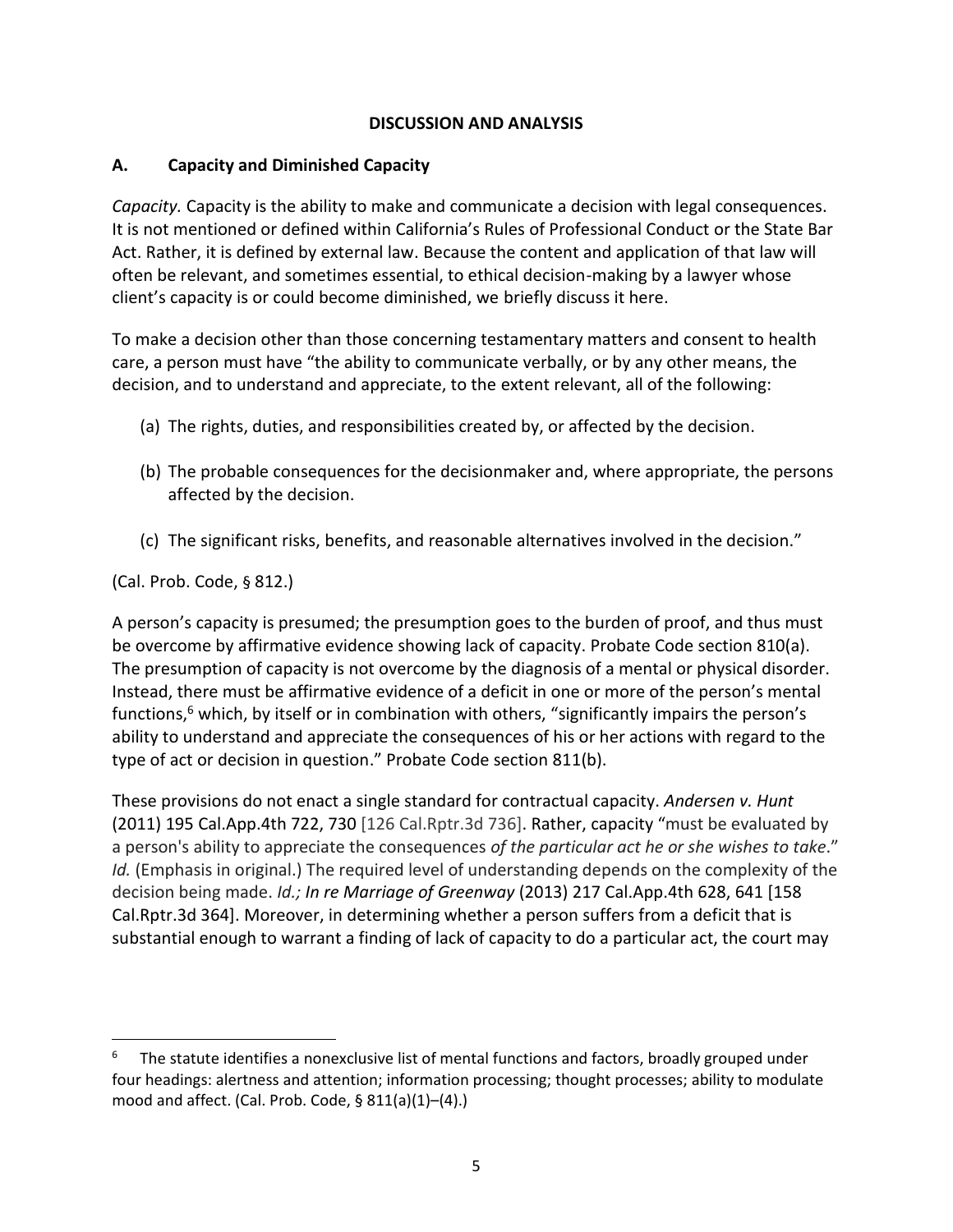take into consideration, the "frequency, severity, and duration of periods of impairment." Probate Code section 811(c).[7](#page-5-0)

Marital and testamentary capacity are determined by different and lower standards. "Marriage arises out of a civil contract, but courts recognize this is a special kind of contract that does not require the same level of mental capacity of the parties as other kinds of contracts." *Greenway*, *supra,* 217 Cal.App.4th at 641. "Similarly, the standard for testamentary capacity is exceptionally low." *Id.* at 242. Under Probate Code section 6100.5, a person lacks the capacity to make a will if at the time of making either:

- (1) The individual does not have sufficient mental capacity to be able to do any of the following:
	- (A) Understand the nature of the testamentary act.
	- (B) Understand and recollect the nature and situation of the individual's property.
	- (C) Remember and understand the individual's relations to living descendants, spouse, and parents, and those whose interests are affected by the will.
- (2) The individual suffers from a mental health disorder with symptoms including delusions or hallucinations, which delusions or hallucinations result in the individual's devising property in a way that, except for the existence of the delusions or hallucinations, the individual would not have done.

(Cal. Prob. Code, § 6100.5.)

Like the more general standard of capacity, capacity to make a will is presumed, and must be rebutted by evidence that the testator's lack of mental capacity or mental disorder existed at the time of making the will. See, *Andersen*, *supra,* 196 Cal.App.4th at 726–728.

As the foregoing discussion makes clear, capacity is presumed and is defined by standards that often require both legal and factual judgment in application.<sup>[8](#page-5-1)</sup> Moreover, the question of capacity is decided on an issue-by-issue basis and is situational. The fact that a client may lack capacity to make a particular decision does not mean that the client cannot make a different decision involving different issues or different levels of complexity, and the fact that a client

<span id="page-5-0"></span><sup>7</sup> In the case of capacity to contract, a presumption affecting the burden of proof arises that a person is of unsound mind "if the person is substantially unable to manage his or her own financial resources or resist fraud or undue influence." (Cal. Civ. Code, § 39(b).) See, *In re Marriage of Greenway* (2013) 217 Cal.App.4th 628, 642 [158 Cal.Rptr.3d 364]. The interaction between the Civil Code and the Probate Code presumptions is beyond the scope of this brief informational summary.

<span id="page-5-1"></span>See generally, Capacity and Undue Influence: Assessing, Challenging, and Defending (Cal. CEB Action Guide 2020).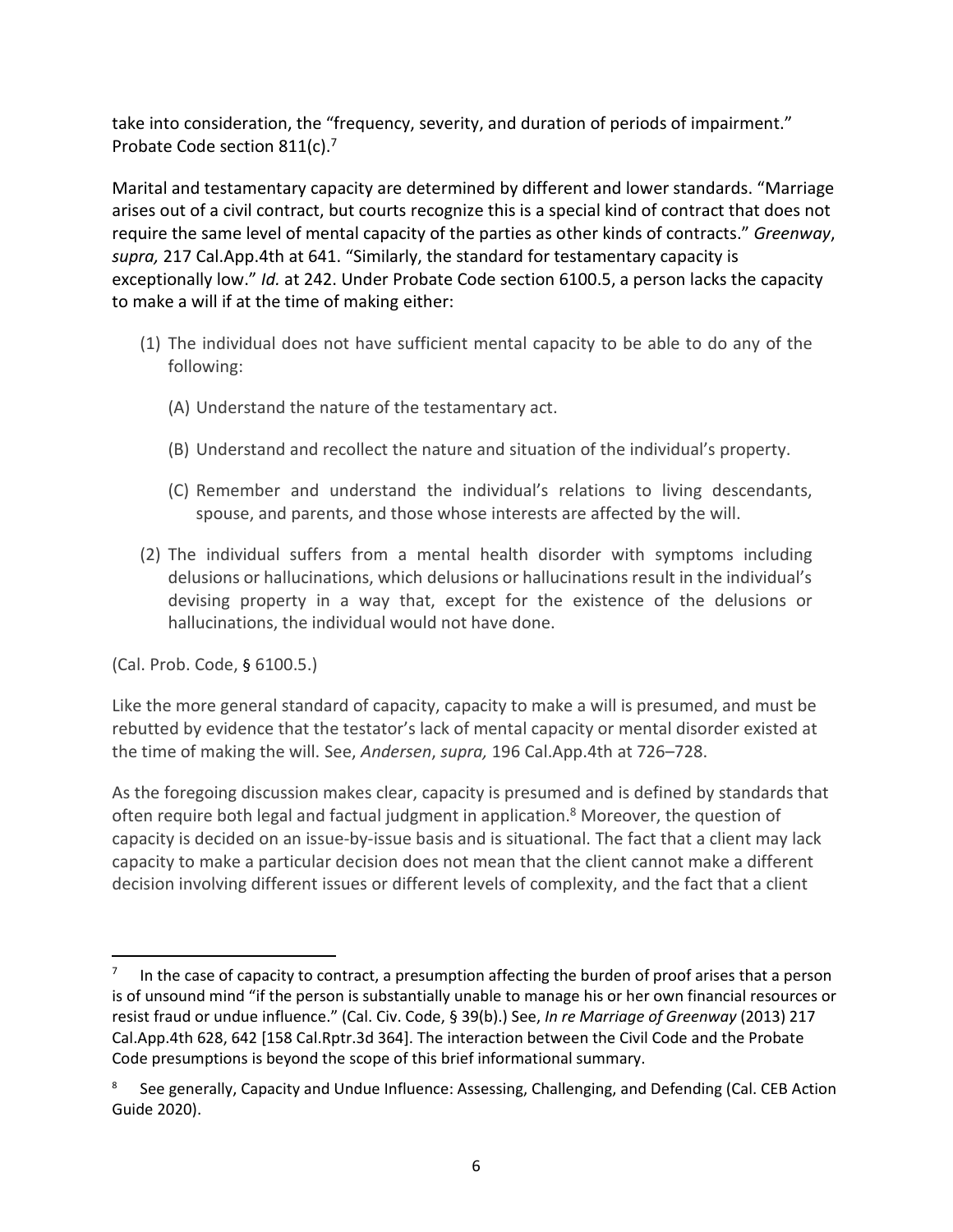may lack the capacity to make a decision at one time does not necessarily mean that the client lacks capacity to make that decision at a different and more favorable time.

*Diminished capacity.* Diminished capacity is also not defined in the Rules of Professional Conduct. In extreme cases, the client may be wholly incapacitated and unable to make or communicate any relevant decision. The client may be incapable of making or communicating a particular decision, but have the capacity to make other decisions associated with the representation. Alternatively, the client may lack the capacity to make some decisions without some assistance or accommodation, but have the capacity to make those decisions with assistance or accommodation.

## **B. The Impact of Diminished Capacity on the Professional Relationship**

The concept of diminished capacity intersects with the Rules of Professional Conduct wherever those rules involve a decision that is reserved to the client. The law of capacity governs client decisions about the formation and termination of the attorney-client relationship. It governs decisions occurring within that relationship in the many situations where a particular action requires the client's informed consent. See, e.g., rules 1.5(a)(2), 1.6(a), 1.7(a)–(b), 1.8.1, 1.8.2 1.8.6, and 1.8.7. And it also governs the substantive decisions concerning the objectives of the representation or the client's "substantial rights" that the professional rules reserve to the client. Rule 1.2; *Blanton v. Womancare, Inc.* (1985) 38 Cal.3d 396, 404 [212 Cal.Rptr. 151]*.* 

When representing a client who has or may have diminished capacity, the lawyer must be alert to the risk of concluding too readily that the client is not capable of making decisions about the representation, without due attention to the legal presumption of capacity, without assessing capacity on a decision by decision basis, and without taking any measures to enhance the client's ability to make and communicate an effective decision. At the same time, the lawyer must also be alert to the risk that, even with appropriate advice and assistance, the client may be unable to make a legally effective decision, frustrating the client's objectives, or that diminished capacity will result in a decision that does not serve the client's interest or exposes them to harm that the client cannot understand or prevent.

In representing a client who suffers, or may be suffering, from diminished capacity, two overarching principles are of particular importance. First, in such representations, "the lawyer shall, as far as reasonably possible, maintain a normal client-lawyer relationship with the client," that is, a relationship in which the client makes those decisions normally reserved to clients. See, e.g., Tuft et al., Cal. Practice Guide: Professional Responsibility (The Rutter Group 2019) Ch. 7-24, § 7:73.5. This principle is not separately codified in the Rules of Professional Conduct, but as the discussion below will show, it necessarily flows from the obligations contained in those rules, many of which expressly require conduct reasonable in the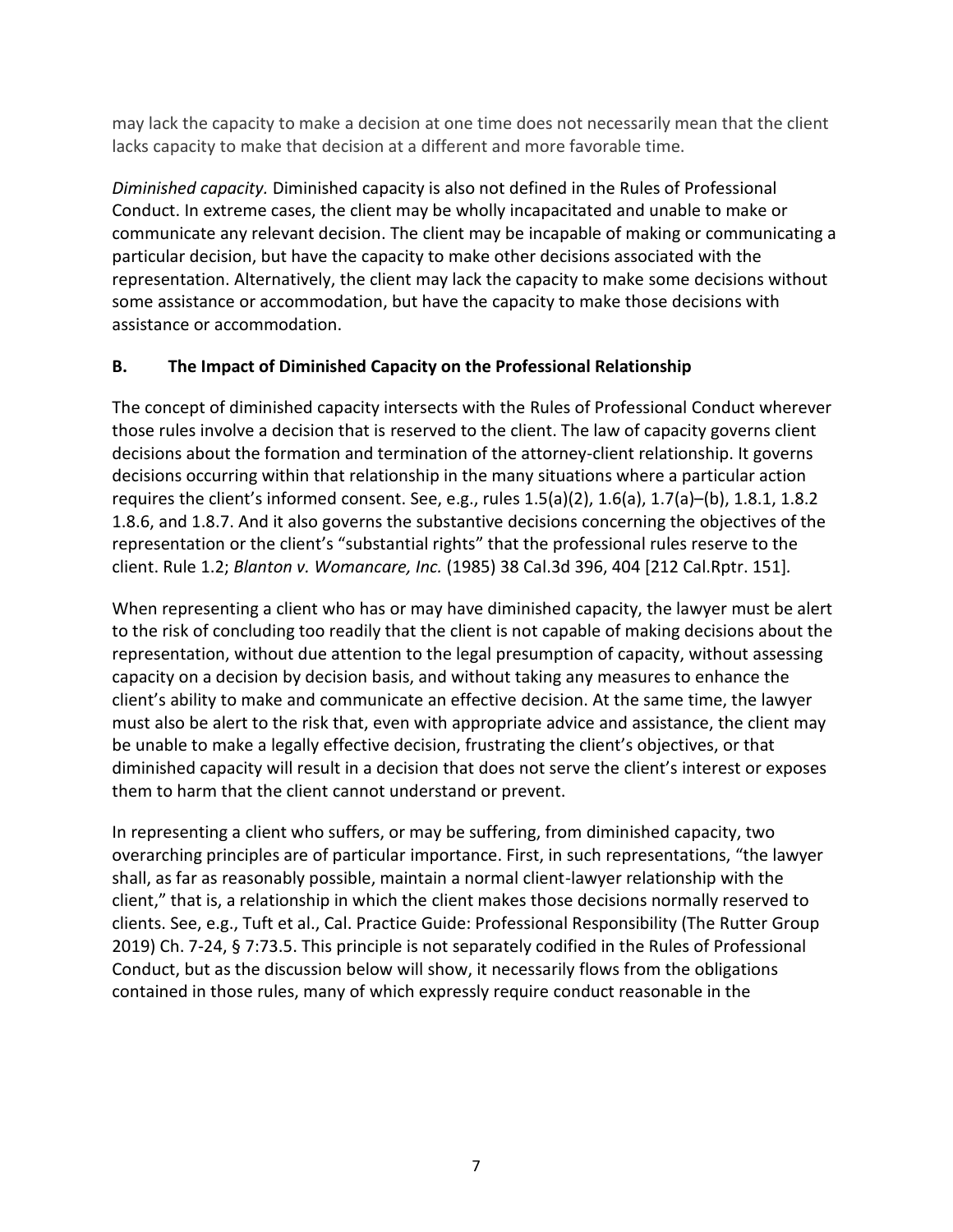circumstances. This principle will often require the lawyer to propose or adopt practices and procedures designed to enhance or protect the client's capacity to decide.<sup>[9](#page-7-0)</sup>

The second principle recognizes that representing a client with diminished capacity may require a lawyer to make difficult decisions relating to capacity in situations of factual and legal uncertainty. The uncertainty may be legal: there is limited authority construing California's capacity statutes or applying them to common factual situations. Or it may be factual, for example, involving, among other things, uncertainties in the diagnosis or prognosis of an underlying condition, the client's expressed or actual interests, the reliability of those who claim to have the client's interests at heart, or the severity and imminence of potential harm. While California has no law that speaks directly to the question, we believe that it would follow other American jurisdictions in holding that in this context a disinterested lawyer who exercises "an informed professional judgment in choosing among . . . imperfect alternatives" should not be viewed as having acted unethically simply because in hindsight the judgment is later determined to have been mistaken. Restatement (Third) of the Law Governing Lawyers, section 24, comments (b) and (d); see also American Bar Association, Formal Opinion 491 at 9 and note 26 (2020) (discussing the "numerous contexts" evaluating attorney conduct where "courts and regulators have warned against hindsight bias"); *cf*. *Smith v. Lewis* (1975) 13 Cal.3d 349, 359 [118 Cal.Rptr. 621]; *Davis v. Damrell* (1981) 119 Cal.App.3d 883, 887 [174 Cal.Rptr. 257] (no liability for professional negligence when the state of the law was unsettled at the time the professional advice was rendered and the advice was based upon the exercise of an informed judgment.)<sup>[10](#page-7-1)</sup>

# **1. Competence**

The duty of competence calls for the lawyer to exercise the "(i) learning and skill and (ii) mental, emotional and physical ability reasonably necessary" to provide the legal services called for in

<span id="page-7-0"></span><sup>9</sup> Green, *"I'm OK-You're OK": Educating Lawyers to "Maintain a Normal Client-Lawyer Relationship" with a Client with a Mental Disability* (2003-2004) 28 J. Legal Prof. 65, 81 ("a lawyer's duty to her client does not change because the client has a mental disability. However, a lawyer does need a heightened sense of awareness to the needs of a client with a mental disability and may need to be more diligent in assuring effective communications and respecting the objectives of the client.")

<span id="page-7-1"></span> $10$  The Restatement has been found persuasive by at least one California court addressing a capacityrelated issue where there was no California authority directly on point. *Moore v. Anderson, Zeigler, Disharoon, Gallagher & Gray, PC* (2003) 109 Cal.App.4th 1287, 1301–1302 [135 Cal.Rptr.2d 888]. The Rules of Professional Conduct also permit consideration of ethics opinions, rules, and standards from other jurisdictions for guidance on proper professional conduct. Rule 1.0, Comment [4].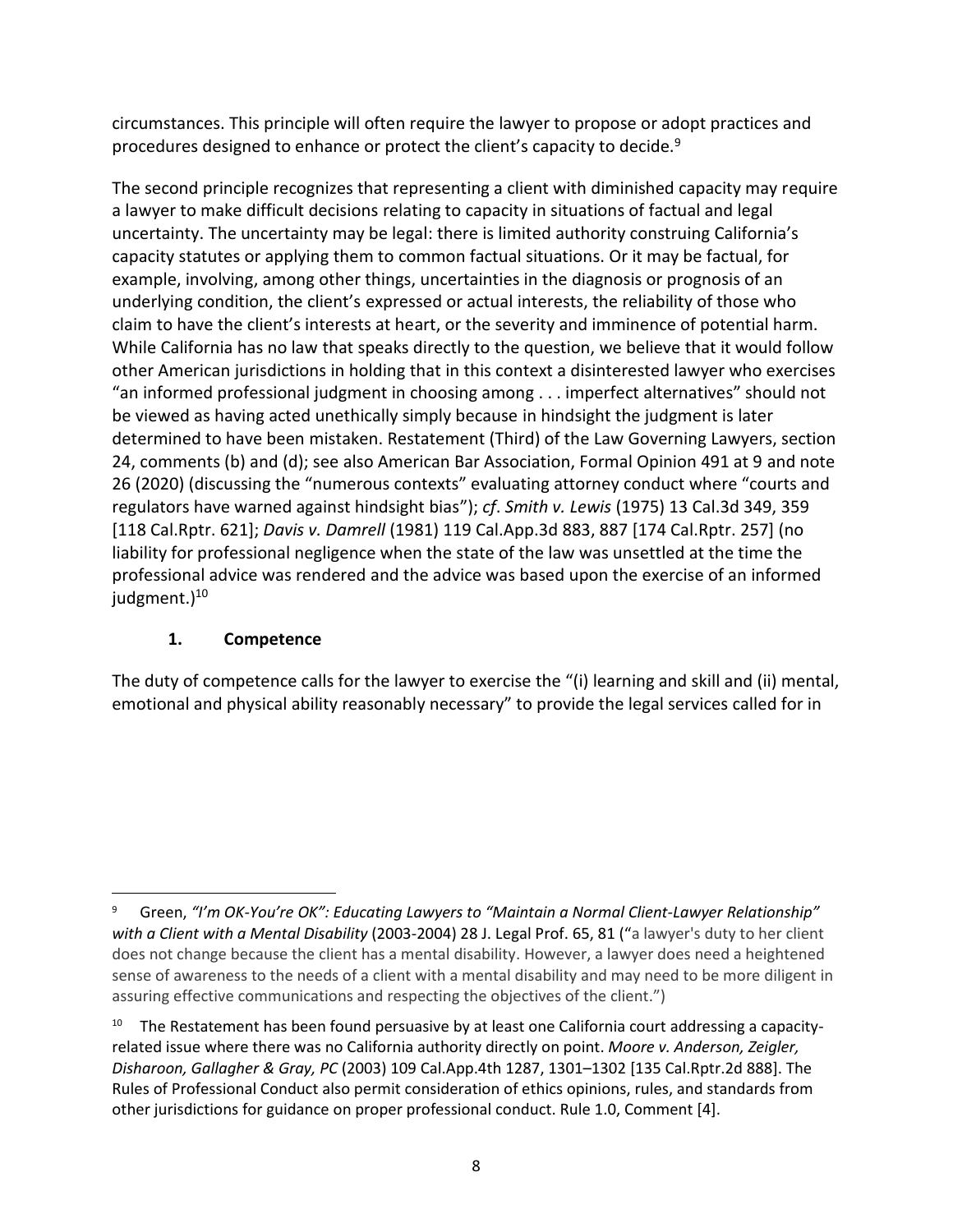the representation. Rule 1.1(b). A violation of rule 1.1 requires intentional, reckless, grossly negligent or repeated violations of this standard. Rule 1.1(a).

When a client shows signs of diminished capacity, the lawyer's duty of competence may require the lawyer to inquire into or make judgments concerning the client's capacity.<sup>[11](#page-8-0)</sup> If the lawyer lacks learning and skill in addressing issues of a client's capacity, and cannot readily acquire it, the lawyer may wish to consider associating with or consulting a lawyer with more experience in doing so.<sup>[12](#page-8-1)</sup> See rule 1.1(c). In addition, the lawyer may consider, with the client's consent where required, consulting medical, psychological, or other professionals with an understanding of the cognitive and emotional issues involved in determining the client's capacity and how the attorney-client relationship should be adjusted to reflect them. See Restatement (Third) of the Law Governing Lawyers, section 24, comment d ("Where practical and reasonably available, independent professional evaluation of the client's capacity may be sought."); American College of Trusts and Estates Counsel, Commentaries on the Model Rules of Professional Conduct, Rule 1.14 (4th ed. 2006) SM061 ALI-ABA 541 ("ACTEC Commentaries") ("In appropriate circumstances, the lawyer may seek the assistance of a qualified professional."). The duty of competence may also require the lawyer to consider, or implement, measures to support the client's capacity to make decisions relevant to the representation. For example, the lawyer may modify how lawyer-client communications are conducted by adjusting the interview environment, communicating more slowly or in writing, spending extra time or having multiple sessions, or communicating with the client at times when the client is less fatigued, more lucid or more receptive.<sup>[13](#page-8-2)</sup> Alternatively, with the client's consent as required, the lawyer may seek to enhance the client's communications and decision-making capacity by involving family, friends or professionals to support the client in understanding, considering and

<span id="page-8-0"></span><sup>11</sup> Fleischner and Schur, *Representing Clients Who Have or May Have "Diminished Capacity": Ethics Issues* (2007) 41 Clearinghouse Rev. J. of Poverty L. & Pol'yy 346, 352 ("as uneasy as some attorneys may be about assessing their client's capacity, case situations . . . often demand it.") Sabatino, *Representing a Client with Diminished Capacity: How Do You Know It* And *What Do You Do About It* (2000) 16 J. of Am. Acad. of Matrimonial Lawyers 481, 482 ("Although lawyers seldom receive formal capacity assessment training, they make capacity judgments on a regular basis.") As noted above in footnote 4, we do not suggest or conclude that a lawyer must become expert in, or must independently make, the technical medical and psychological assessments that may sometimes underlie a determination of capacity. Sometimes a lawyer will be able to address capacity issues on the basis of the lawyer's own observations and experience, without regard to such expertise. Where application of legal capacity standards depends upon medical or psychological issues outside of the lawyer's expertise, however, the lawyer may, if consistent with the applicable standard of care, consider involving such professionals, as discussed below.

<span id="page-8-1"></span> $12$  A lawyer may wish to seek the client's advance consent to the association of lawyers or other professional as part of the retention agreement or otherwise. To the extent that such a consent contemplates disclosure of client confidential information, the lawyer should take account of the standards for such consents discussed later in this opinion.

<span id="page-8-2"></span><sup>13</sup> Fleischner and Schur, *supra,* note 6, at 355–356; Sabatino, *supra,* note 6, at 487–489.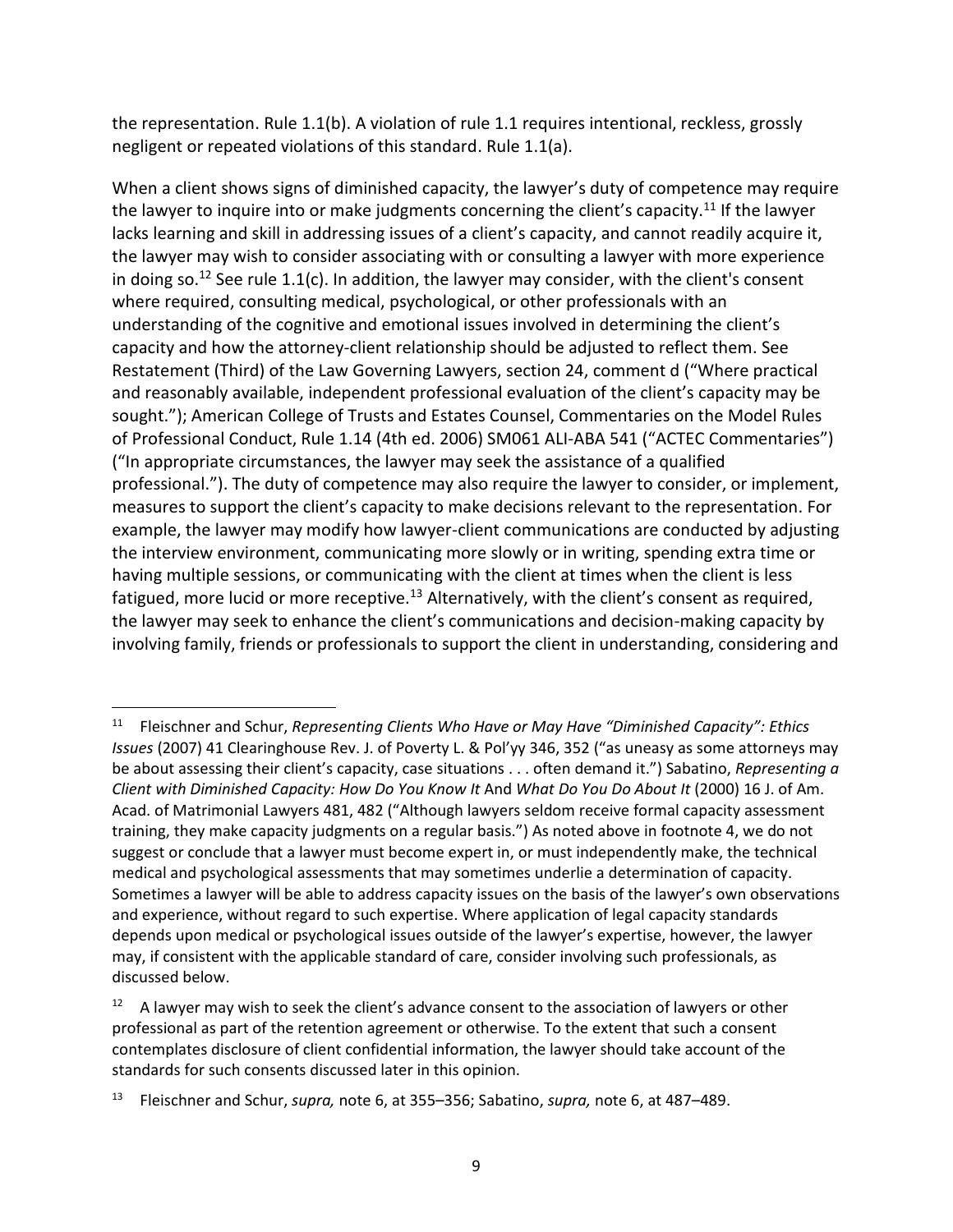communicating decisions relating to the representation. (Rest.3d Law Governing Lawyers, *supra,* § 24, com. c*.*) [14](#page-9-0)

# **2. Communication**

The duty of communication requires that the lawyer, among other things, inform the client about any matter requiring the client's informed consent, rule 1.4(a)(1), keep the client "reasonably informed" about "significant developments relating to the representation," rule 1.4(a)(3), and "explain a matter to the extent reasonably necessary to permit the client to make informed decisions regarding the representation." Rule 1.4(b).

A client's diminished capacity may also impact how the lawyer complies with the duty to communicate with the client. Diminished capacity may blunt the client's understanding of the client's own interests and objectives or make it more difficult for the client to communicate them to third persons. It may also make it more difficult for the client to take in, or to deliberate upon, the lawyer's advice. As a consequence, the nature of the lawyer's reasonable consultation concerning the means to accomplish the client's objectives, under rule 1.2 and rule 1.4(a)(2), or the explanation that is "reasonably necessary to permit the client to make informed decisions regarding the representation" under rule 1.4(b) may be different for a client with diminished capacity. A lawyer seeking to fulfill the duty of communication may want to consider a number of the measures described above in the discussion of the duty of competence.

# **3. Loyalty**

The duty of loyalty requires that the lawyer act solely in the client's interest, and "'protect [the] client in every possible way,'" while avoiding "'*any relation which would prevent [the lawyer] from devoting [the lawyer's] entire energies to [the] client's interest.*'" *Moore v. Anderson, Zeigler, Disharoon, Gallagher & Gray, PC* (2003) 109 Cal.App.4th 1287, 1299 [135 Cal.Rptr.2d 888] (citing *Flatt v. Superior Court* (1994) 9 Cal.4th 275, 289 [36 Cal.Rptr.2d 537]) (emphasis in original).

Consistent with the duty of loyalty, a lawyer acting as an advisor is required to "exercise independent professional judgment," uninfluenced by the lawyer's own interests or those of third parties, and to "render candid advice." Rule 2.1. A lawyer may, but is not required to, refer to considerations other than the law, including relevant moral, economic, social, and political factors. *Id.* Comment [2].

When a client's capacity is in doubt, the lawyer's duty of loyalty continues to require the lawyer to focus on the lawyer's "primary responsibility to ensure that [the course of conduct chosen]

<span id="page-9-0"></span><sup>&</sup>lt;sup>14</sup> Such measures may include a supportive decision-making agreement, in which relatives, friends or professionals agree to support the client in making his or her own decisions. For extensive information on supportive decision-making, see: [https://www.aclu.org/other/supported-decision-making-resource](https://www.aclu.org/other/supported-decision-making-resource-library)[library.](https://www.aclu.org/other/supported-decision-making-resource-library)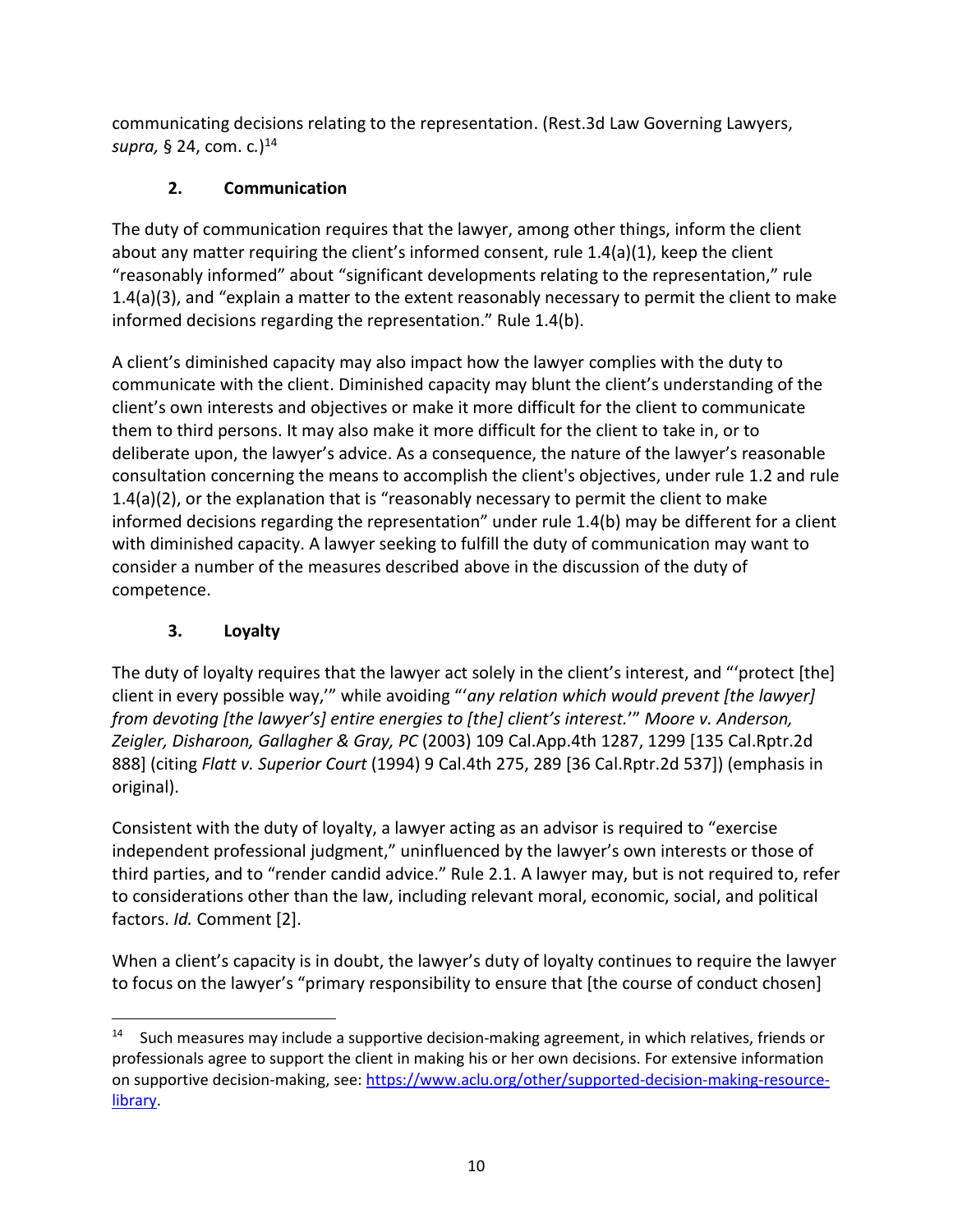effectuates the client's wishes and that the client understands the available options and the legal and practical implications of whatever course of action is ultimately chosen." *Moore*, *supra,* 109 Cal.App.4th at 1298 (citations and quotations omitted). In determining and acting on the client's interest, the lawyer's obligation to exercise independent judgment requires attention to the client's expressed wishes, if known or reasonably knowable.<sup>[15](#page-10-0)</sup> It also requires putting aside any conventional prejudices associated with the client's condition. In addition, lawyers should keep in mind the statutory presumption of capacity and should avoid paternalism, being "careful not to construe as proof of disability a client's insistence on a view of the client's welfare that a lawyer considers unwise or otherwise at variance with the lawyer's own views." (Rest.3d Law Governing Lawyers, *supra,* § 24, com. c*.*)

Other persons may have also strong interests in the outcome of the client's decisions. Where that is the case, the lawyer should "keep the client's interests foremost," and consider the interests of others only insofar as they matter to the client. ACTEC Commentaries, at 544 (cited in *Moore*, *supra*, 109 Cal.App.4th at 1299)*.* While the involvement of interested third persons in the client's deliberative process may enhance the client's ability to make and communicate decisions, and the lawyer's ability to understand the client's interests, lawyers must also be alert to the potential that their involvement could increase the risk of harm to the client, whether through undue influence or harmful disclosure of confidential information.

While the duty of loyalty requires the lawyer for a client with diminished capacity to pay close attention to the client's expressed interests, diminished capacity may also give rise to serious concerns about whether the client's chosen course actually "effectuates the client's wishes" and reflects an understanding of its "legal and practical implications." The duties of loyalty and independent professional judgment also require attention to those concerns.<sup>[16](#page-10-1)</sup> When a lawyer represents a client with diminished capacity in opposing the establishment of a conservatorship, these questions may be less urgent, because the persons seeking the

<span id="page-10-0"></span><sup>&</sup>lt;sup>15</sup> A lawyer may sometimes represent a person who clearly lacks the ability to make or communicate any preference or decision concerning the matters typically reserved to a client. This may occur, for example, when the lawyer is acting pursuant to court appointment. See *Conservatorship of Drabick* (1988) 200 Cal.App.3d 185 [245 Cal.Rptr. 840] (court appointed attorney for person in persistent vegetative state). In such cases, the lawyer must be guided by the lawyer's independent understanding of the client's best interests. *Id.* at 212.

<span id="page-10-1"></span><sup>&</sup>lt;sup>16</sup> In *Moore,* the court held that the lawyer did not owe a common law duty of care to the beneficiaries of a client's prior will to assess the client's capacity to make a new will. (*Moore,* at p. 1298.) The Court reasoned that imposing such a duty in favor of the interested beneficiaries would be inconsistent with the lawyer's duty of loyalty to the testator and could lead to lawyers being unwilling to prepare new wills for testators whose capacity was potentially subject to attack. (*Id.* at 1298–1299.) The Court did not hold that the lawyer owed no duty to the *client* to consider capacity. Instead, it stated that "[t]he attorney who is persuaded of the client's testamentary capacity by his or her own observations and experience, and who drafts the will accordingly, fulfills [the] duty of loyalty *to the testator*." (*Id*. at 1299.) (Emphasis added.)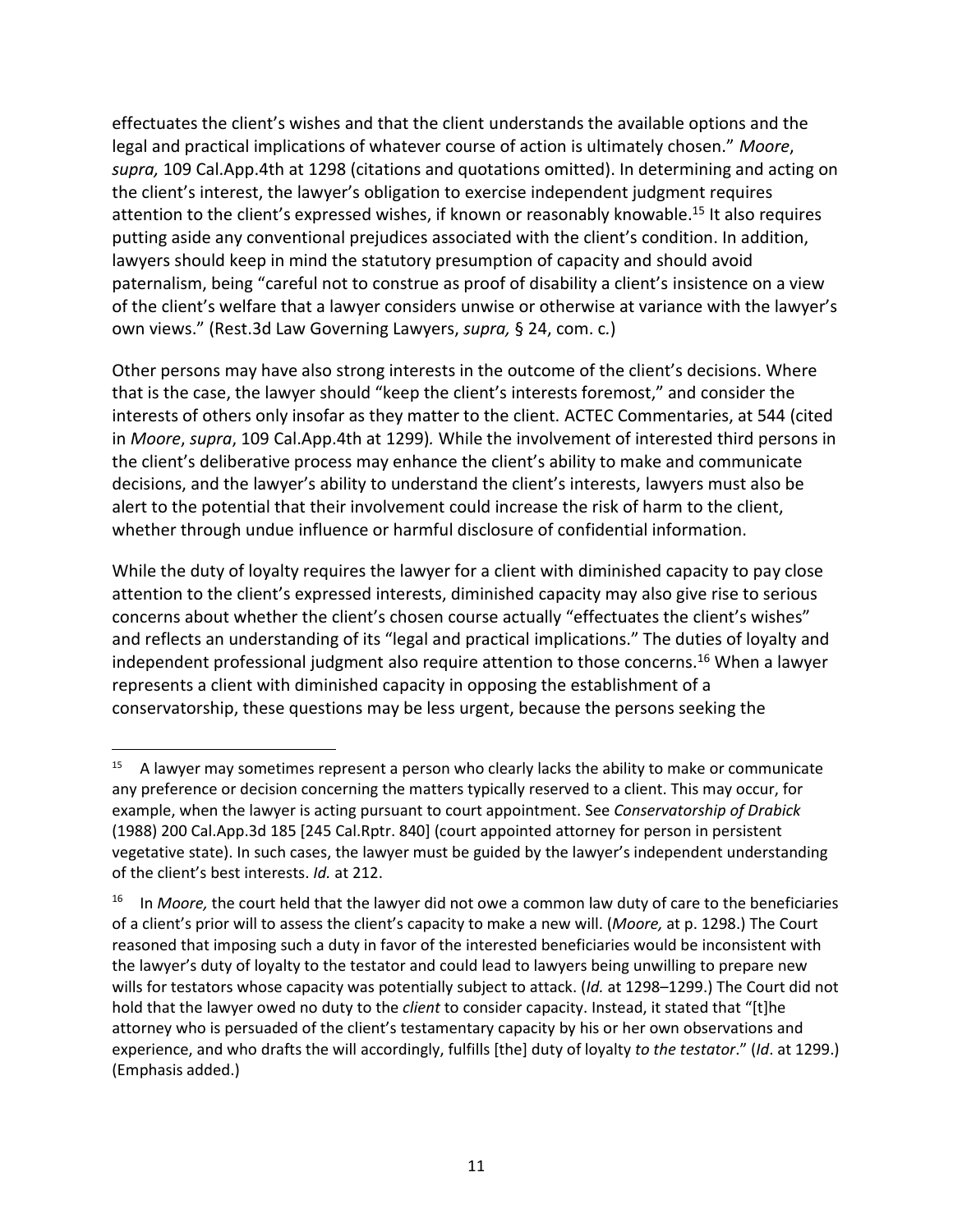conservatorship can be counted upon to bring those interests to the attention of the tribunal. (Rest.3d Law Governing Lawyers, *supra,* § 24, com. c*.*) Similar considerations may also apply in other litigation settings where the client's capacity is in issue.

When acting in a counseling role, however, the lawyer may have a greater obligation to consider the possible consequences of the client's diminished capacity. In the estate planning arena, for example, it is said that "because of the importance of testamentary freedom, the lawyer may properly assist clients whose testamentary capacity appears to be borderline," including by taking steps to preserve evidence that would support a finding of capacity. ACTEC Commentaries, at 56 (cited in *Moore*, *supra,* 109 Cal.App.4th at 1306). On the other hand, the same authorities state that to protect the client "[a] lawyer generally should not prepare a will or other dispositive instrument for a client who the lawyer reasonably believes lacks the requisite capacity." *Id.* The two positions reflect common sense judgments that effectuating the client's stated preferences in cases where the client has the capacity to make a decision, though the issue is close, protects both the client's autonomy and the client's interests, while effectuating a decision made without capacity disserves both. In many situations involving diminished capacity, the decision whether the duty of loyalty calls for effectuating the client's decision or declining to do so will raise difficult questions of judgment without clear or perfect answers. In such situations, and consistent with the discussion in the introduction to this section B, above, a disinterested lawyer who exercises informed professional judgment should not be viewed as having acted unethically simply because subsequent events prove the decision to have been mistaken.

# **4. Nondiscrimination**

Rule of Professional Conduct 8.4.1(a) provides, in pertinent part, that in "representing a client, or terminating or refusing to accept the representation of any client, a lawyer shall not: (1) . . . unlawfully discriminate against persons on the basis of any protected characteristic . . . ." Whether discrimination is unlawful "shall be determined by reference to applicable state and federal statutes and decisions making unlawful discrimination . . . in employment and in offering goods or services to the public." Rule 8.4.1(c)(3). The protected characteristics covered by the rule include both "physical disability" and "mental disability." Rule 8.4.1(c)(1).

Thus, to the extent that federal or state anti-discrimination laws protect persons with diminished capacity or associated mental or physical conditions, rule 8.4.1 requires a lawyer who represents such persons to comply with anti-discrimination laws applicable to that condition.[17](#page-11-0) Analysis of the scope and content of those laws is beyond the scope of this opinion,

<span id="page-11-0"></span><sup>&</sup>lt;sup>17</sup> Rule 8.4.1(f)(2) provides that the rule does not prohibit "declining or withdrawing from a representation as required or permitted by rule 1.16." In addition, Comment [3] to the rule states that:

<sup>&</sup>quot;A lawyer does not violate this rule by limiting the scope or subject matter of the lawyer's practice or by limiting the lawyer's practice to members of underserved populations. A lawyer also does not violate this rule by otherwise restricting who will be accepted as clients for advocacy-based reasons, as required or permitted by these rules or other law."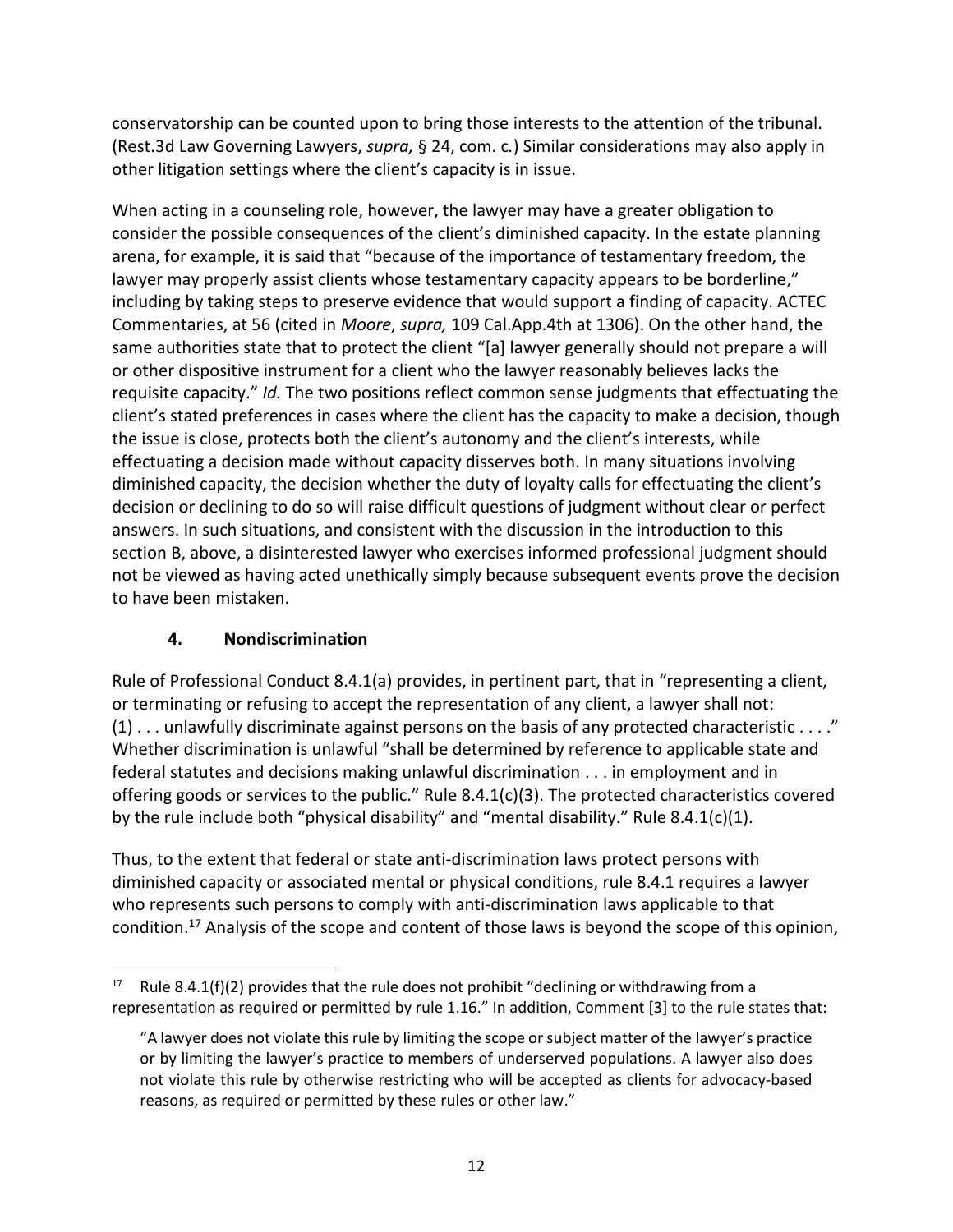but an example may be helpful. The Americans with Disabilities Act (ADA) forbids discrimination against persons with disabilities in places of public accommodation. Covered disabilities include mental impairments that substantially limit one or more major life activities, a record of having such impairment, or being regarded as having such an impairment. 28 C.F.R. §§ 36.104–36.105. Conditions that can lead to diminished capacity may also qualify as disabilities under the Act. Law offices are places of public accommodation under the Act. 42 U.S.C. § 12181(7)(F). Prohibited discrimination involves failure to make reasonable accommodations, that is, modifications in policies, practices and procedures, when such modifications are necessary to provide services to persons with disabilities. 42 U.S.C. § 12182(b)(2)(A)(ii). Accordingly, in complying with rule 8.4.1, lawyers who represent clients with diminished capacity should consider whether the ADA or other similar laws<sup>[18](#page-12-0)</sup> require accommodations for their client, in addition to any measures required by other ethical obligations.

# **5. Taking Protective Action: Authority, Confidentiality, and Loyalty**

When a lawyer represents a client with diminished capacity, and has determined that, as a consequence of that incapacity, the client is exposed to harm, an initial question is whether the lawyer continues to have an agency relationship with the client that confers authority to take protective measures in the client's best interest. This is a question of law, not of ethics, and there is little California law on the question.<sup>[19](#page-12-1)</sup> Because the legal issue is so closely intertwined with ethical considerations, however, we briefly review it here. The common law rule is that the incapacity of the principal wholly terminates the agency relationship. Restatement (Second) of Agency section 122(1). Clearly, that rule has no application to a lawyer whose authority is established by court appointment. Moreover, even as to contractual agency relationships, its application to situations of diminished capacity is doubtful.<sup>[20](#page-12-2)</sup> The Restatement of the Law Governing Lawyers states that:

<span id="page-12-0"></span><sup>&</sup>lt;sup>18</sup> For example, in California, the Unruh Civil Rights Act, Civil Code section 51(b) prohibits discrimination against persons based upon both "disability" and "medical condition" and declares that such persons "are entitled to the full and equal accommodations, advantages, facilities, privileges, or services in all business establishments of every kind whatsoever."

<span id="page-12-1"></span><sup>19</sup> *Sullivan v. Dunne* (1926) 198 Cal. 183, 192 [244 P. 343] held that a determination of complete incapacity in a guardianship proceeding, on the basis of evidence that was compelling and essentially uncontested, terminated a lawyer's authority to appeal that determination. But the Supreme Court's alternative holding was that the lawyer never had any authority to act for the client in the guardianship proceeding in the first place. The case therefore does not speak clearly to situations where the lawyer's preexisting agency was clear and there has been no subsequent judicial determination of incapacity. Moreover, the case predates both the modern law of capacity and the modern recognition of the rights of persons with diminished capacity.

<span id="page-12-2"></span><sup>&</sup>lt;sup>20</sup> The Restatement of Agency expressly declined to take a position "as to the effect of the principal's temporary incapacity due to a mental disease." *Id.* § 122, Reporter's Note. That logic of that reservation would seem, however, to apply to many forms of diminished capacity.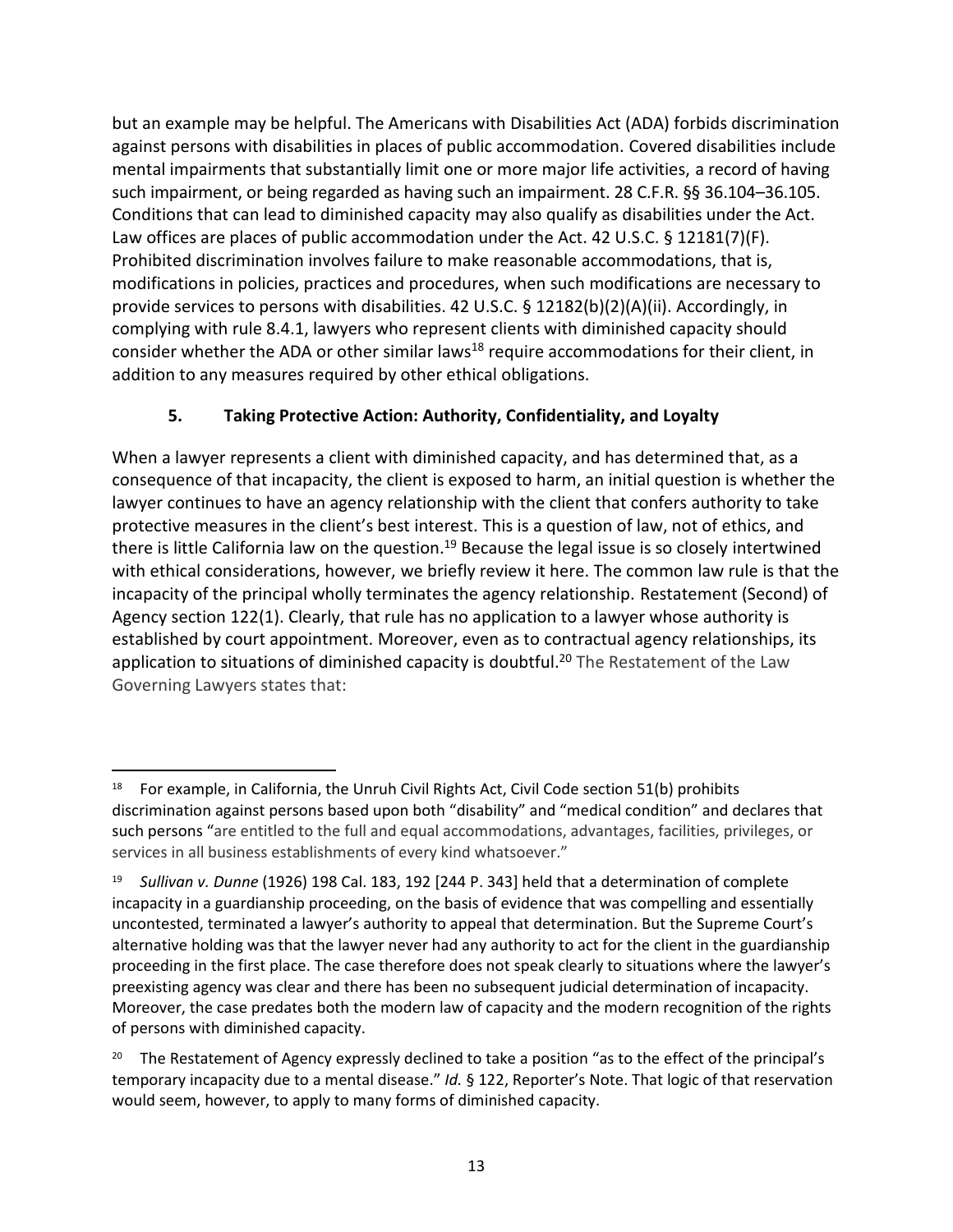The general rule of agency law that insanity or incompetence of a principal . . . terminates an agent's authority . . . may be inappropriate as applied to a lawyer's beneficial efforts to protect the rights of a client with diminished capacity. Such a client continues to have rights requiring protection and often will be able to participate to some extent in the representation (see § 24). If representation were terminated automatically, no one could act for the client until a guardian is appointed, even in pressing situations. Even if the client has been adjudicated to be incompetent, it might still be desirable for the representation to continue, for example to challenge the adjudication on appeal or to represent the client in other matters. Although a lawyer's authority does not terminate in such circumstances, the lawyer must act in accordance with the principles of Section 24 [requiring that the lawyer maintain insofar as possible, a normal attorney client-relationship and act in the client's best interest] in exercising continuing authority.

(Rest.3d Law Governing Lawyers, *supra,* § 31, com. e*.*)

The Restatement approach is consistent with other aspects of California law, notably including the substantive law's insistence that capacity be assessed on a decision-by-decision basis and situationally, and with law from other jurisdictions. *Graham v. Graham* (1950) 40 Wash.2d 64 67–68 [240 P.2d 564] (evidence of incapacity does not terminate client's right to employ counsel in opposing appointment of a guardian). Taken together, these authorities suggest that, absent a final judicial determination of incapacity, a lawyer's reasonable belief that a client is incapacitated should not by itself terminate the lawyer's authority to take protective action in the client's best interest if such action is within the scope of the representation. Ultimately, though, the question of continued authority calls for a legal judgment, informed by the requirement of the duty of loyalty that the lawyer "protect [the] client *in every possible way*," *Moore v. Anderson, Zeigler, Disharoon, Gallagher & Gray, PC* (2003) 109 Cal.App.4th 1287, 1299 [135 Cal.Rptr.2d 888] (emphasis in original).

Even when a lawyer for a client with diminished capacity continues to have authority to act, the duties of confidentiality and loyalty will sometimes limit the steps that a lawyer may take to respond to a client's diminished capacity. Information about the client's diminished capacity, whether or not subject to the attorney-client privilege, will often be confidential and protected from disclosure under Business and Professions Code section 6068(e)(1) and rule 1.6 because it is "information gained in the professional relationship that the client has requested be kept secret or the disclosure of which would likely be harmful or embarrassing to the client." (See, e.g., Cal. State Bar Formal Opn. No. 1989-112 at p. 2; Orange County Bar Association Formal Opn. No. 95-002 at p. IID-034; Los Angeles County Bar Assn. Formal Opn. No. 450 (1988); San Diego County Bar Assn. Ethics Opn. 1978-1.)

Unless an exception to the duty of confidentiality applies, a lawyer who wishes to disclose confidential information concerning the client's diminished capacity must obtain the client's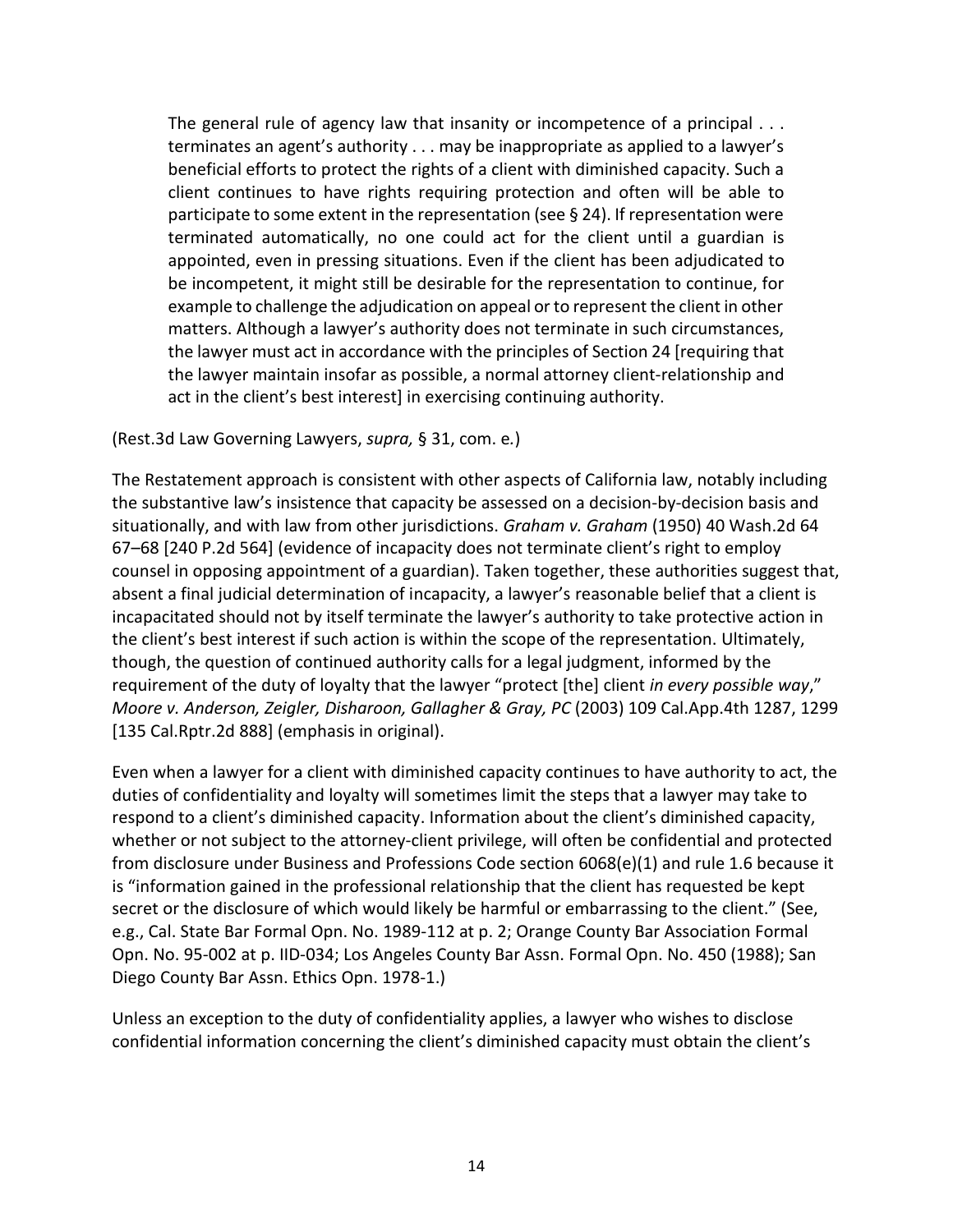informed consent to do so.<sup>[21](#page-14-0)</sup> The rules define informed consent as "agreement to a proposed course of conduct after the lawyer has communicated and explained (i) the relevant circumstances and (ii) the material risks, including any actual and reasonably foreseeable adverse consequences of the proposed course of conduct." Rule 1.0.1(e). The client's informed consent to the disclosure of confidential information is required even if the attorney reasonably believes that the disclosure would benefit the client and is necessary to protect the client from harm. (Cal. State Bar Formal Opn. No. 1989-112; Tuft et al., Cal. Practice Guide: Professional Responsibility (The Rutter Group 2019) ch. 7-33**,** § 7:102.1.) If the client lacks the capacity to give such consent, is unavailable, or declines to give such consent, the lawyer may not make such disclosures.[22](#page-14-1)

In assessing the client's capacity to give informed consent to protective measures, the lawyer should consider that capacity to give such consent is presumed, that measures may be available to enhance the client's capacity to give the consent, and that, in any assessment of capacity, the required level of understanding depends on the complexity of the decision being made. *In re Marriage of Greenway* (2013) 217 Cal.App.4th 628, 641 [158 Cal.Rptr.3d 364]. Accordingly, less capacity should be required for consents that involve simpler or more familiar subjects or where the benefits of disclosure are clear and easily understood.<sup>[23](#page-14-2)</sup>

The duty of confidentiality combines with the duty of loyalty to bar a lawyer from initiating a conservatorship proceeding against a client without the client's informed written consent, even if the lawyer reasonably believes that the standard for a conservatorship has been met and that bringing the action would be in the client's best interest. In bringing such an action, a lawyer would necessarily be disclosing confidential information about the client's condition, in violation of rule 1.6, and taking action "directly adverse" to the client, in a manner forbidden by

<span id="page-14-0"></span><sup>&</sup>lt;sup>21</sup> There may also be cases where the persons that the lawyer wishes to involve in the process already know the relevant confidential information, because, for example, the person regularly provides care for and interacts with the client.

<span id="page-14-1"></span><sup>&</sup>lt;sup>22</sup> Bar Association of San Francisco Formal Opinion 1999-2 reaches a different conclusion but does not reconcile its conclusion with the rule's express requirement forbidding disclosure of confidential information without informed consent. The Second Commission for the Revision of the Rules of Professional Conduct, after careful review, also concluded that California law did not grant implied authority to disclose.

<span id="page-14-2"></span> $23$  Among the measures that a lawyer should consider to reduce the risks associated with an otherwise beneficial disclosure are obtaining agreements to preserve the confidentiality of information from persons to whom disclosures are made and managing such communications to preserve, to the fullest extent possible, any applicable privileges. For example, experts or family members can be involved in confidential client decision-making consistent with the privilege where such persons are "present to further the interest of the client in the consultation" or disclosure to them "is reasonably necessary for the transmission of the information or the accomplishment of the purpose for which the lawyer is consulted . . . ." See Evidence Code section 952; *City and County of San Francisco v. Superior Court (Hession)* 37 Cal.2d 227, 236–238 [37 Cal.2d 227] (expert); *Hoiles v. Superior Court*, 157 Cal. App. 3d 1192, 1200 [157 Cal.App.3d 1192] (family members).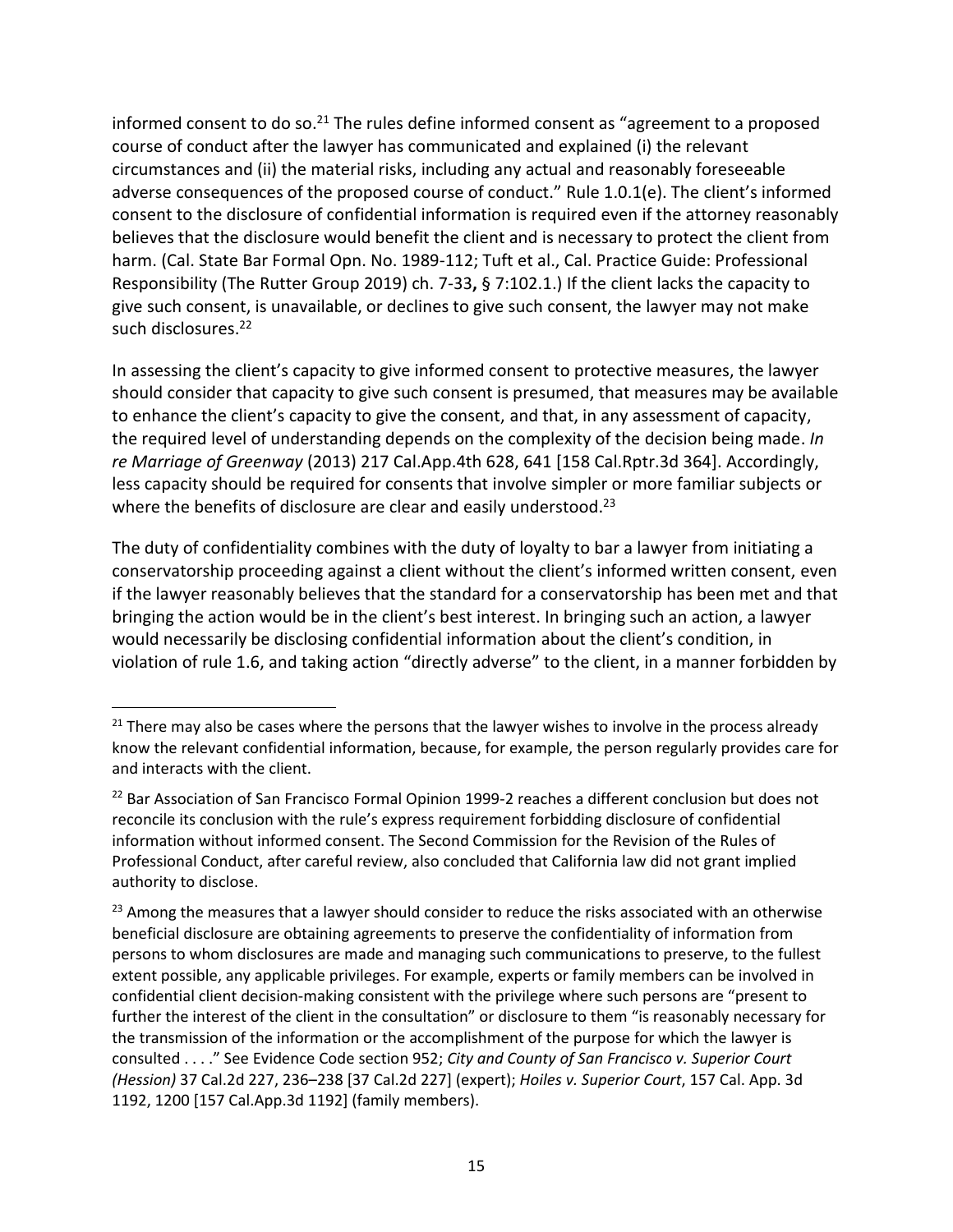rule 1.7(a). (Cal. State Bar Formal Opn. No. 1989-112; Los Angeles County Bar Assn. Formal Opinion No. 450.) [24](#page-15-0)

# **6. Advance Consents to Disclosure of Confidential Information**

Because California law limits the implied authority of a lawyer to disclose confidential information or take other measures to protect an incapacitated client from harm, and because once incapacitated, a client may be unable to authorize such steps, competent clients may wish to take steps to ensure that in the event of future diminished capacity, their lawyers will still be able to disclose relevant confidential information if such disclosure is necessary to protect them from substantial harm, by giving an advance consent to such disclosure on specified conditions.

The ethical propriety of such a consent is supported by rule 1.2, which permits a client to give advance authorization "to take specific action on the client's behalf without further consultation," provided that there is no material change in circumstances, the lawyer has complied with the duty of communication under rule 1.4, and subject to the client's right to revoke the authorization at any time. Rule 1.2, Comment [2].

Rule 1.6 does not require that an informed consent to the disclosure of confidential information be contemporaneous with the disclosure. California State Bar Formal Opinion No. 1989-115 (CAL 1989-115) states that "an advance waiver of . . . confidentiality protections is not, *per se*, invalid." *Id.* at 3. Rather, it depends on two basic requirements. First, the client must be "adequately informed of the information and communications which may be disclosed and the uses to which they may be put." Second, the disclosures proposed must be consistent with the lawyer's duties of competence and loyalty. *Id.* These requirements are also reflected in *Maxwell v. Superior Court* (1982) 30 Cal.3d 606 [180 Cal.Rptr. 177], upon which CAL 1989-115 relied.[25](#page-15-1)

Though not controlling, the standards governing advance consent to a conflict of interest that has not yet arisen are also relevant. Consistent with CAL 1989-115 and *Maxwell*, Comment [9] to rule 1.7 expressly states that rule 1.7 "does not preclude an informed written consent to a future conflict in compliance with applicable case law." The central issue with an advance consent is "the extent to which the client reasonably understands the material risks that the

<span id="page-15-0"></span><sup>&</sup>lt;sup>24</sup> In these respects, California law differs from the majority of American jurisdictions. Under ABA Model Rules 1.6 and 1.14, a lawyer for a client with diminished capacity has implied authority to disclose confidential information about the client's capacity and to take protective measures, including disclosure of confidential information, in circumstances where diminished capacity exposes the client to harm. (See ABA Formal Opn. 96-404 (1996).) California's confidentiality statute and rule of professional conduct bar this approach.

<span id="page-15-1"></span><sup>25</sup> In *Maxwell,* the Supreme Court held that a criminal defendant's advance waiver of confidentiality as part of an arrangement to compensate his chosen defense counsel was adequately informed, 30 Cal.3d at 621–622, but could not be enforced until after all criminal proceedings had become final, because allowing the lawyer to disclose prejudicial, confidential material at any time during the pendency of the criminal proceedings would place the lawyer in violation of the duties of fairness, undivided loyalty, and diligent defense arising under the professional rules and the contract of retention. *Id.* at 610 n.1.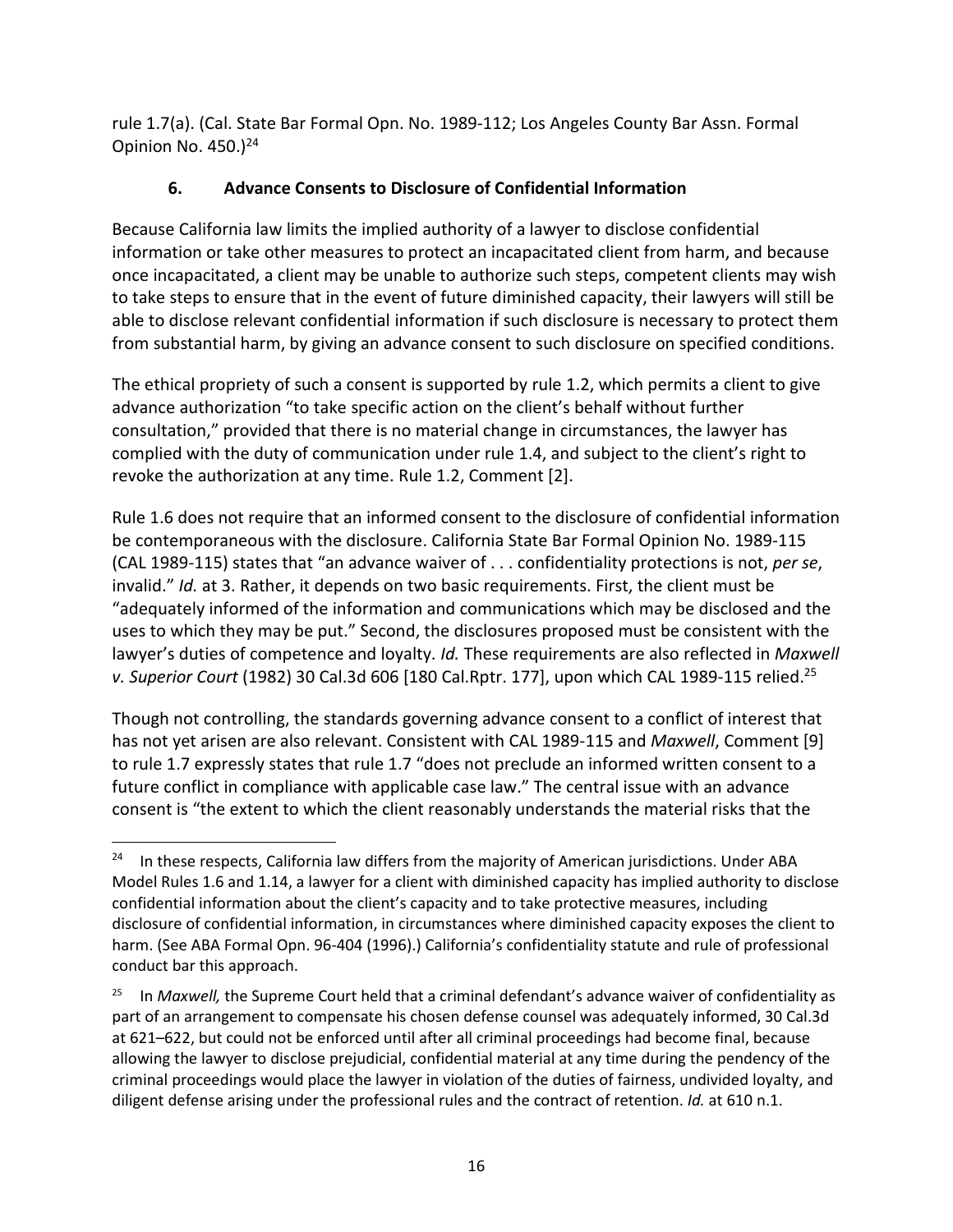consent entails. The more comprehensive the explanation . . . , the greater the likelihood that the client will have the requisite understanding." Rule 1.7, Comment [9]. Consistent with CAL 1989-115 and *Maxwell*, however, even a fully informed prospective consent cannot authorize incompetent representation. *Id.* Applying these principles of California law, courts have upheld advance consents to representation adverse to a former client in the same matter<sup>[26](#page-16-0)</sup> and to representation adverse to a current client in an unrelated matter.<sup>[27](#page-16-1)</sup>

Taken together, these authorities support the ethical propriety of a competent client's advance consent permitting the lawyer's protective disclosure or use of confidential information on specified conditions.<sup>[28](#page-16-2)</sup> But they also point to important limitations on such consents.

First, the client's consent must be informed within the meaning of rule 1.0.1(e), in that the lawyer has communicated "(i) the relevant circumstances and (ii) the material risks, including any actual and reasonably foreseeable adverse consequences of the proposed course of conduct." The relevant circumstances could vary depending on the precise conditions specified for the disclosure, the specific factual issues involved, and the scope of the representation, but ordinarily would include a future change in the client's capacity, the lawyer's judgment at that time that the client's diminished capacity exposes the client to substantial physical or psychological harm that the client is unable to recognize and/or prevent, and a consent that in those circumstances the lawyer could disclose confidential information to the extent that the lawyer reasonably believes is necessary to prevent the harm. The consent should disclose the benefits of such a consent, which could include vindication of the client's purposes, exposure of wrongdoing by others, and the prevention of harm. And it should also disclose the risks, including the risk that the lawyer's reasonable beliefs concerning capacity or harm may ultimately prove to be inaccurate, that sensitive information may become more broadly known, and that disclosure may lead to litigation regarding the client's capacity.

Second, the consent must be revocable at any time, so long as the client has the legal capacity to revoke, and the right to revoke should be highlighted in the informed consent. *Cf*. *Restatement (Third) of the Law Governing Lawyers,* section 122, comment f (consent to conflict is revocable except to the extent it has been relied upon). In addition, the lawyer should not act on the consent if the lawyer has reason to believe that the circumstances have changed, and

<span id="page-16-2"></span><sup>28</sup> Delineating the details of the consent is beyond the scope of this opinion. Those details will vary depending on the particulars of each case. Beyond the triggering events, the consent can also specify, among other things, the steps required for the lawyer to conclude that incapacity exists, the nature, severity, and imminence of harm required to justify disclosure, whether the lawyer is required to attempt to contact the client before disclosing, and the persons or institutions to whom disclosure should be made.

<span id="page-16-0"></span><sup>26</sup> See *Zador Corp. v. Kwan*, (1995) 31 Cal.App.4th 1285 [7 Cal.Rptr.2d 754].

<span id="page-16-1"></span><sup>27</sup> See *Visa U.S.A, Inc. v. First Data Corp.* (N.D. Cal. 2003) 241 F.Supp.2d 1100. The validity under California law of more generally framed advance consents to adverse representation in unrelated matters is contested and this opinion takes no view on that issue. Compare, *Sheppard, Mullin, Richter & Hampton, LLP v. J-M Manufacturing Company, Inc.* (2018) 6 Cal.5th 59, 86 [237 Cal.Rptr.3d 424].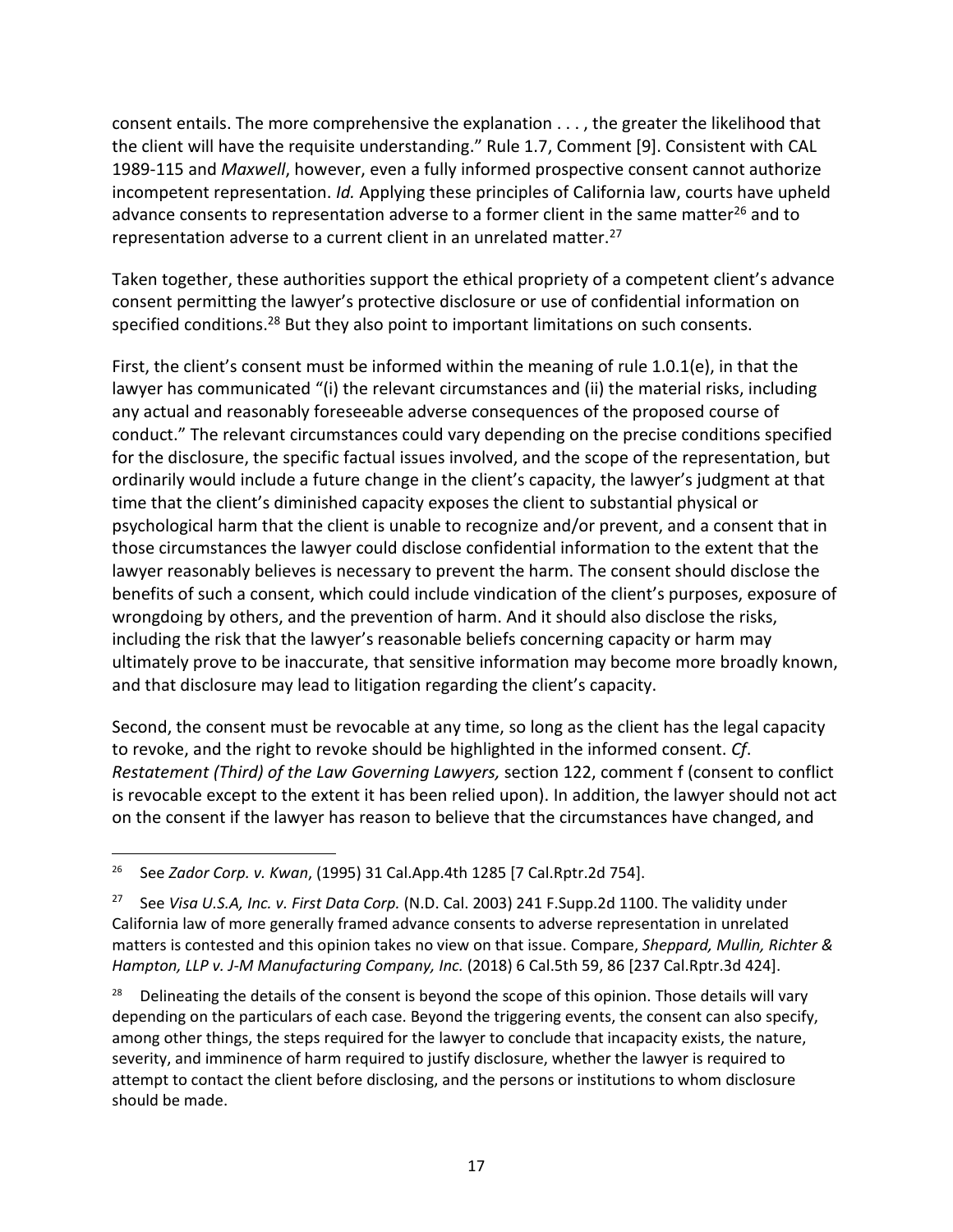that the client, if informed of those circumstances, would not have given or would have revoked the consent. *Id.* comment d*. [29](#page-17-0)*

Assuming that the client's advance consent complies with the foregoing standards, the ethical case for allowing such an advanced consent is stronger than for the advance consents approved in the decided cases. Like those consents, the consent is not open-ended—it specifies the information to be disclosed, the circumstances in which disclosure is allowed, and the benefits and risks of such disclosure. Unlike those consents, however, which expanded the lawyer's freedom to take action *adverse* to the client, this advance consent expands the lawyer's ability to protect the client from serious harm in specified circumstances where the client is powerless to do so.<sup>[30](#page-17-1)</sup> To hold that such an advance consent could not be given would infringe on an informed, competent client's right to enlist the client's lawyer as part of a coherent strategy to protect against future harm.

Accordingly, in assisting a competent client to plan for potential future incapacity, a lawyer may properly invite the client to consider an advance consent to disclosure that meets the above standards, along with other means of addressing such incapacity, such as springing powers of attorney and structured decision-making, and, if consistent with the client's expressed interests and the applicable standard of care, may recommend the use of such a consent.

Rule 1.6 does not require that informed consent to disclosure of confidential information be in writing. It is evident, however, that it would be both prudent and the better practice to obtain any advance consent for this purpose in writing and in a separate document. The client's interest is in having the consent be enforceable, absent revocation or changed circumstances, and enforceability depends on proof of what was consented to, and of what was done to ensure that the consent was informed. Given that any dispute about enforceability will arise in the future, and only after the client's capacity is contested, documenting the terms of the consent and the lawyer's disclosures in writing and including them in a separate document that makes both the consent and the required disclosures more salient will increase the likelihood that the consent will later be viewed as having been adequately informed. The client has a further interest in the lawyer standing on solid professional ground in taking protective action pursuant to the consent when the triggering conditions are met. That interest is also served by

<span id="page-17-0"></span><sup>&</sup>lt;sup>29</sup> For example, the client may have authorized disclosure to a particular family member whom the client regarded as disinterested and reliable. If the lawyer now has reason to believe that the family member is no longer disinterested and reliable, and that the client would not have authorized the disclosure given those changed circumstances, the lawyer should not make the disclosure.

<span id="page-17-1"></span>This opinion does not address whether a competent client could give advance informed written consent to the lawyer personally initiating proceedings for the establishment of a conservatorship where the lawyer reasonably believes that grounds for establishing a conservatorship exist and that doing so is necessary to protect the client from harm. Because in such an action the lawyer would nominally be directly adverse to the client, such a consent would necessarily involve not just informed consent to disclosure and use of confidential information, but also informed written consent to formal adversity under rule 1.7(a).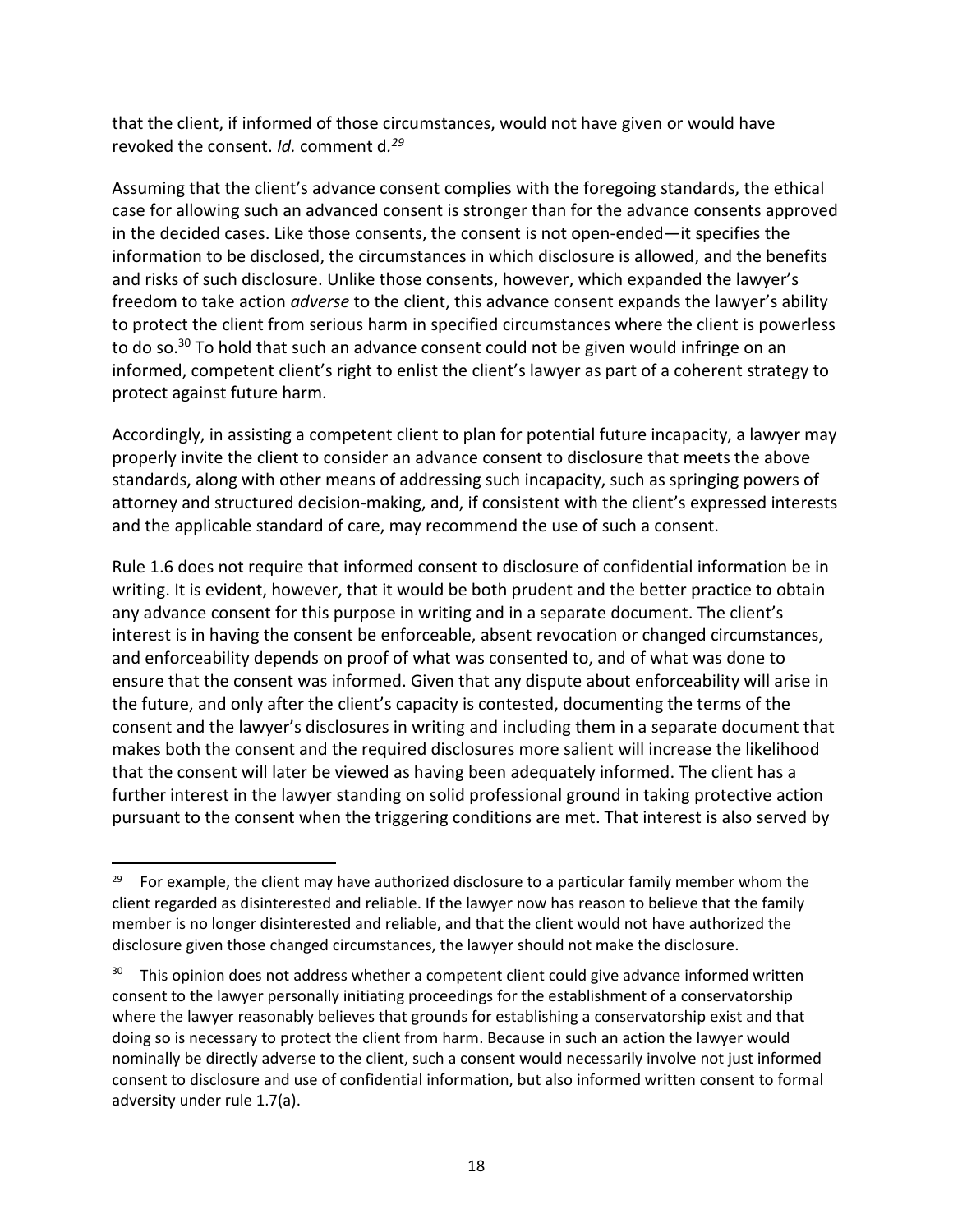putting the consent in writing, since without such a writing no lawyer can be confident that a subsequent finder of fact will conclude the lawyer acted properly. For all these reasons, a lawyer whose client gives informed consent to the proposed disclosures should document that consent in a separate writing.

### **C. Application of the Law to the Stated Facts**

In Scenario 1, Lawyer may represent Client in opposing the establishment of a conservatorship, even though Lawyer believes that the evidence justifies the establishment of a conservatorship and that doing so would protect Client from substantial risks of harm. Client has expressed the wish to oppose the request for a conservatorship. This is a decision that the law reserves to Client, and Lawyer reasonably believes that Client has the capacity to make that decision and that the decision, though imprudent, is consistent with Client's expressed interest in personal freedom, an interest that is especially salient given the restrictions on liberty that can result from a conservatorship and the client's right to be heard in opposition to those restrictions. Lawyer has satisfied the duty to exercise independent professional judgment and give candid advice by explaining the risks involved in Client's chosen course and other reasonably available alternatives that could mitigate those risks consistent with Client's expressed objective. Client has rejected that advice. Any concern that Lawyer has that Client's decision may be imprudent is mitigated by the fact that the family members seeking the conservatorship can be counted upon to bring the potential harms to Client to the attention to the tribunal. (Rest.3d Law Governing Lawyers, *supra,* § 24, com. c*.*)

In Scenario 2, Lawyer was initially concerned about the client's capacity to make a will. On the basis of further inquiries, conducted with Client's consent, Lawyer has reasonably concluded that Client lacks even the low level of capacity required for testamentary decisions and that Client is subject to a substantial risk of undue influence. At a minimum, Lawyer's duty at this point is to provide Client with candid advice concerning Lawyer's conclusions. If Lawyer believes it may assist Client in understanding that advice to have others, whether experts or family members, involved in communications between Lawyer and Client, Lawyer may involve such persons in attorney-client communications, with Client's informed consent to the extent required. Should Client decide to accept Lawyer's advice, Lawyer need not go further. Should Client decline to accept Lawyer's advice, Lawyer should decline to prepare the will. Lawyer's reasonable belief is that Client lacks the capacity to make a decision reflecting Client's interest and that Client's preferred course would expose Client to the risk of exploitation. Given that reasoned judgment, the duty of loyalty requires that Lawyer decline to prepare the new testamentary instruments.<sup>[31](#page-18-0)</sup>

<span id="page-18-0"></span><sup>&</sup>lt;sup>31</sup> To the extent that Lawyer entertained doubts about the client's capacity prior to undertaking the representation, Lawyer could also, before agreeing to the representation and with the prospective client's informed consent as necessary, have conducted a similar inquiry into the client's capacity. If, following such an inquiry, the lawyer concluded that the prospective client either lacked capacity to form an attorney-client relationship or to make a will, the lawyer would then have been free to decline the representation.